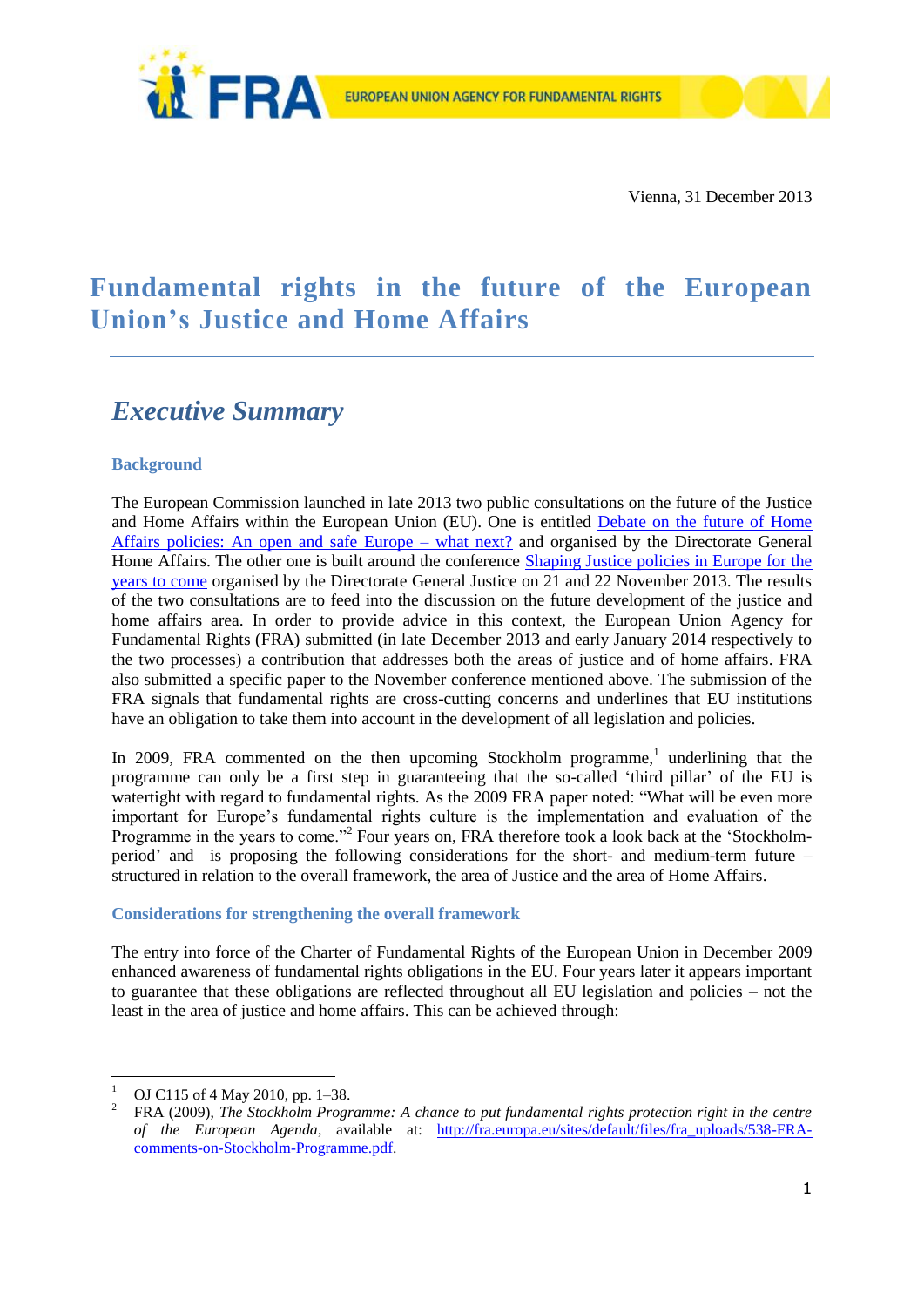- An EU legislator who pays close attention to the horizontal obligation to 'respect, observe and promote' fundamental rights. Equally important is that fundamental rights are taken into account at all stages of the transposition and implementation of EU law at national level. Moreover, in order to ensure that laws do not remain on paper, but are also effective in practice, it is essential that people are adequately informed about their rights arising under the legislation.
- A 'joined up' response amongst all relevant actors tasked with the protection and promotion of fundamental rights so that relevant institutions and procedures are interlinked at international, European, national and local levels of governance.
- A high level of trust between Member States in order to allow for the functioning of a system that relies largely on mutual recognition without compromising the primary obligation to respect and protect fundamental rights.

FRA hereby proposes various elements for consideration, including the establishment of an EU internal 'fundamental rights strategy', a 'fundamental rights policy cycle', the establishment of a 'European fundamental rights information system', new formats of joined up coordination both at EU level, bringing together, for instance, national parliamentary committees with the European Parliamentary Committee on Civil Liberties, Justice and Home Affairs (LIBE) and EU expert bodies, as well as at national level, by linking, for instance, civil society with national fundamental rights actors in 'national fundamental rights platforms'.

#### **Considerations for the area of Justice**

EU justice programmes have increasingly come to specify that particular actions be taken, and the Stockholm programme requires a number of legislative initiatives during its five-year period. There seems to be strong support for a post-Stockholm period in the area of justice that focuses on ensuring that the legislation in place is effective and well-functioning. As with home affairs, justice needs to devote special attention to fundamental rights – not only because of the obligations undertaken in and of themselves but also to ensure mutual trust between Member States and the system's credibility among users. This attention should include improved and adapted access to justice, independence criteria for national bodies with a human rights remit, improved criminal procedures and enhanced rights of victims of crime as well as a range of measures to further equality. In parallel with the area of home affairs, greater emphasis needs to be placed on the application of fundamental-rights compliant justice in practice, which would require closer and regular scrutiny of how the law is applied on the ground.

#### **Consideration for the area of Home Affairs**

The last decade was characterised by intensive law making. To date, over 30 regulations and 20 directives were adopted in the field of home affairs. Several of them were amended, some more than once. Within this body of new and amended legislation – as in the area of justice, more attention needs to be given to the fundamental-rights compliant application of EU law. EU and Council of Europe standards on fundamental and human rights, which are woven into the fabric of EU law, need to be applied in practice. Border guards, consular officials, immigration and asylum officers, as well as other persons taking decisions affecting individuals on a daily basis need simple and practical tools to help them in their roles. There are also some broader issues which the EU is confronted with and which should be looked into in the mid-term. These are listed in the sections in this paper on visa and borders, asylum, and immigration and return.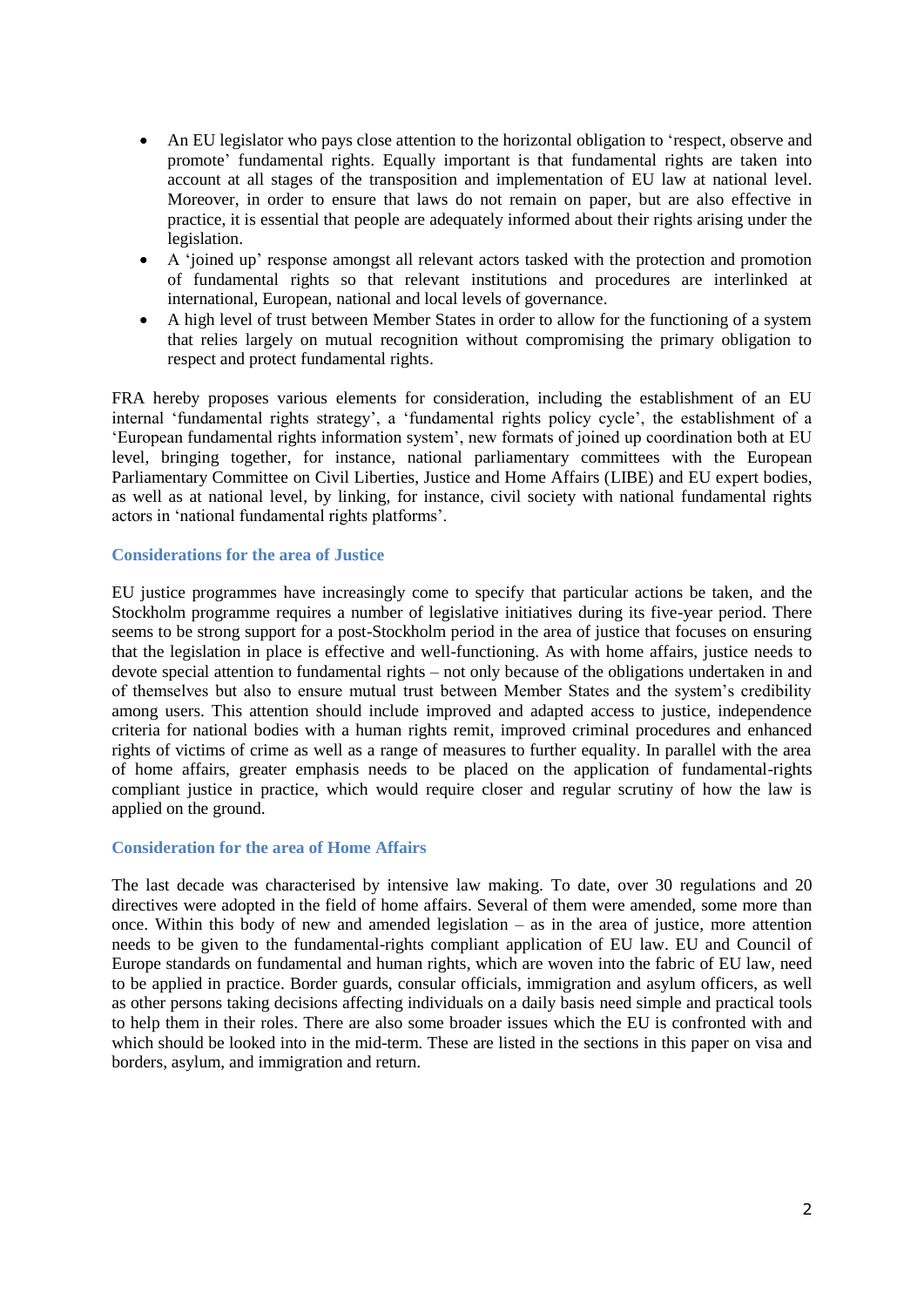# *Strengthening the framework for 'respecting, observing and promoting' fundamental rights*

The Stockholm Programme provided new momentum for an intensive law-making period. Some of the legislation adopted under the programme also aimed at addressing fundamental rights problems. The law in and of itself does not, however, automatically change what happens in practice, as implementation reports by the European Commission, FRA publications and other studies show. Against this background it is time to assess the *acquis* and its impact on fundamental rights, and to build on such an evaluation for further follow-up to the Stockholm Programme.

From a fundamental rights perspective, the implementation of legislation can be improved by taking the following considerations into account:

- First, the EU legislator must pay close attention to the horizontal obligations so that EU legislation respects, protects and promotes fundamental rights. Legislation that is both understood by those to whom it is addressed and its intended beneficiaries, and that is perceived as legitimate, will be better implemented. Taking fundamental rights into account at all stages of law-making and enforcement and ensuring that people are adequately informed about the rights arising under the legislation is essential to ensure that laws do not remain on paper, but are also effective in practice.
- Second, when implementing the law all fundamental rights actors (see below) must work together, in a 'joined up' spirit that aims at achieving shared objectives while optimising the potential for synergies.<sup>3</sup>
- Third, it is essential that a high level of trust is maintained and further enhanced between Member States in order to allow for the functioning of a system that relies largely on mutual recognition, rather than on harmonisation or the approximation of laws.

# **1. Paying close attention to horizontal obligations**

The EU Charter of Fundamental Rights is a general catalogue of horizontal obligations, which the European Commission, Council of the European Union and European Parliament must comply with when legislating.<sup>4</sup> This is not necessarily the case as can be seen from the occasional critique raised against adopted or proposed EU legislation.<sup>5</sup> Even where legislation is 'fundamental rights-proof', in other words in compliance with fundamental rights, it does not necessarily translate into rights being invoked and upheld. Low awareness of rights, with the public in general as well as with governmental

 $\frac{1}{3}$ See FRA (2013), *Joining up fundamental rights. Toolkit for local, regional and national public officials,* available at: [http://fra.europa.eu/en/joinedup/home;](http://fra.europa.eu/en/joinedup/home) see also FRA (2012), *[Bringing rights to life: The](http://fra.europa.eu/en/publication/2012/bringing-rights-life-fundamental-rights-landscape-european-union)  [fundamental rights landscape of the European Union](http://fra.europa.eu/en/publication/2012/bringing-rights-life-fundamental-rights-landscape-european-union)*, Luxembourg, Publications Office of the European Union, available at: [http://fra.europa.eu/en/publication/2012/bringing-rights-life-fundamental-rights](http://fra.europa.eu/en/publication/2012/bringing-rights-life-fundamental-rights-landscape-european-union)[landscape-european-union.](http://fra.europa.eu/en/publication/2012/bringing-rights-life-fundamental-rights-landscape-european-union)

Article  $\overline{51}$  (1) of the Charter entails three different dimensions, namely to "[...] respect the rights, observe the principles and promote the application thereof [...]". Cf. the standard UN formula of 'respect, protect, fulfil'. The Charter makes reference to respect and protect, for example in Article 1 (human dignity).

<sup>5</sup> For an example on adopted legislation see the recent opinion of Advocate General Villalón who took the view that the Data Retention Directive is as a whole incompatible with the requirement, laid down by the Charter, that any limitation on the exercise of a fundamental right must be provided for by law: opinion in Joined Cases C-293/12 *Digital Rights Ireland* and C-594/12 *Seitlinger and Others* of 12 December 2013. For an example on proposed legislation, see FRA Opinion 01/2012 [on proposed EU regulation on property](http://fra.europa.eu/en/opinion/2012/fra-opinion-proposed-eu-regulation-property-consequences-registered-partnerships)  [consequences of registered partnerships,](http://fra.europa.eu/en/opinion/2012/fra-opinion-proposed-eu-regulation-property-consequences-registered-partnerships) available at: [http://fra.europa.eu/en/opinion/2012/fra-opinion](http://fra.europa.eu/en/opinion/2012/fra-opinion-proposed-eu-regulation-property-consequences-registered-partnerships)[proposed-eu-regulation-property-consequences-registered-partnerships.](http://fra.europa.eu/en/opinion/2012/fra-opinion-proposed-eu-regulation-property-consequences-registered-partnerships)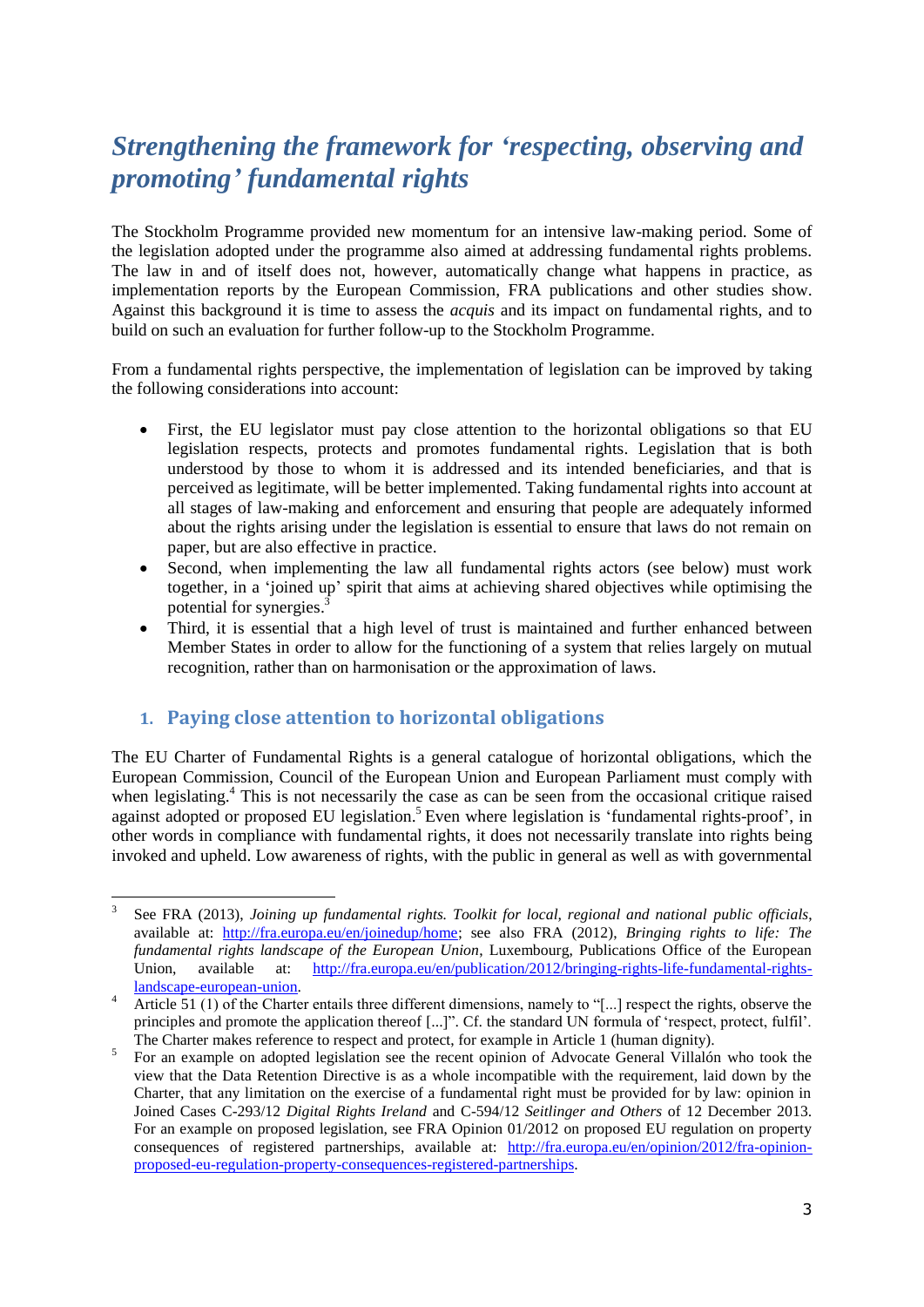officials at various levels, and inadequate implementation can be major barriers to ensuring that rights become a reality for the citizen. Clear and understandable legislation helps guarantee that laws are accessible to the public they serve. This remains a challenge, since EU law, often the result of compromises achieved after long negotiations, is sometimes vague or ambiguous, or contains broad scope for exceptions or derogation at national level. The Court of Justice of the EU (CJEU) has issued, for example, over 20 rulings since 2009 clarifying provisions of the EU asylum *acquis* alone. 6

### *Ensure that the EU legislator conforms to horizontal obligations*

- Current mechanisms within EU institutions to assess the fundamental rights impacts and/or the compatibility with human rights standards of forthcoming EU legislation could be screened to check whether there is potential for improvement. Such a screening exercise could look into the practical application of mechanisms that have been designed in this regard, such as the European Parliament's Rule  $36<sup>7</sup>$  the Council's Guidelines,<sup>8</sup> the European Commission's strategy, $9^{\circ}$  or the possibility for the institutions to request an opinion from the Fundamental Rights Agency.<sup>10</sup> It could also explore avenues to ensure involvement of external expertise where doubts on Charter-compatibility arise.
- In addition to the Charter, the EU legislator must also respect other horizontal obligations laid down by the treaties. Some of these obligations go beyond merely avoiding infringements of fundamental rights; they require the EU legislator to actively promote certain fundamental rights in the context of all EU policies, as, for example, Articles 8 to 11 of the Treaty of the Functioning of the European Union (TFEU) on the equality between women and men or the fight against discrimination. With some years since the entry into force of the Lisbon Treaty being, it might be worthwhile to assess how the EU legislator has delivered on this transversal fundamental rights mandate.

#### *Increase rights awareness amongst rights holders within the EU*

 Data collected by FRA, as well as Eurobarometer surveys, show that rights awareness tends to be very low among both the general population, as well as minority groups. In the case of equality legislation, for example, almost 60 % of 23,500 immigrants and ethnic minorities interviewed by FRA "were either unaware or unsure about the existence of legislation covering […] non-discrimination on the basis of racial or ethnic origin."<sup>11</sup> In relation to equality legislation, such low rates of rights awareness are especially striking since the obligation to make rights known is made explicit in the relevant EU directives.<sup>12</sup> Against this

<sup>1</sup> 6 For an overview, see FRA (2013), *Fundamental rights: challenges and achievements in 2012*, Luxembourg, Publications Office of the European Union, available at: [http://fra.europa.eu/sites/default/files/fra-2013](http://fra.europa.eu/sites/default/files/fra-2013-safeguarding-fundamental-rights-in-crisis_en.pdf) safeguarding-fundamental-rights-in-crisis en.pdf, Annual report 2012, Chapter 1. Some of the cases listed as pending have since been decided.

<sup>7</sup> See: [Rule 36](http://eur-lex.europa.eu/LexUriServ/LexUriServ.do?uri=OJ:C:2008:115:0047:0199:en:PDF) on the "respect for the Charter of Fundamental Rights of the European Union".

<sup>8</sup> See [Guidelines](http://register.consilium.europa.eu/pdf/en/11/st10/st10140.en11.pdf) on methodological steps to be taken to check fundamental rights compatibility in the Council's preparatory bodies.

<sup>9</sup> COM(2010) 573 final, of 19 October 2010.

Article 4 (1) (d) and (2) of Council Regulation No. 168/2007 establishing the European Union Agency for Fundamental Rights, OJ L 53 of 22 February 2007, p. 1.

<sup>11</sup> FRA (2010), *Data in Focus 3: Rights awareness and equality bodies*, Strengthening the fundamental rights architecture in the EU III, Luxembourg, Publications Office of the European Union, p. 3, available at: [http://fra.europa.eu/sites/default/files/fra\\_uploads/854-EU-MIDIS\\_RIGHTS\\_AWARENESS\\_EN.PDF.](http://fra.europa.eu/sites/default/files/fra_uploads/854-EU-MIDIS_RIGHTS_AWARENESS_EN.PDF)

<sup>&</sup>lt;sup>12</sup> EU Member are tasked to "take care that the provisions adopted pursuant to this Directive, together with the relevant provisions already in force, are brought to the attention of the persons concerned by all appropriate means throughout their territory". See Art. 10 of Council Directive 2000/43/EC implementing the principle of equal treatment between persons irrespective of racial and ethnic origin, OJ 2000 L180 (*Racial Equality Directive*) or Article 12 of Council Directive 2000/78/EC establishing a general framework for equal treatment in employment and occupation, OJ 2000 L 303 (*Employment Equality Directive*).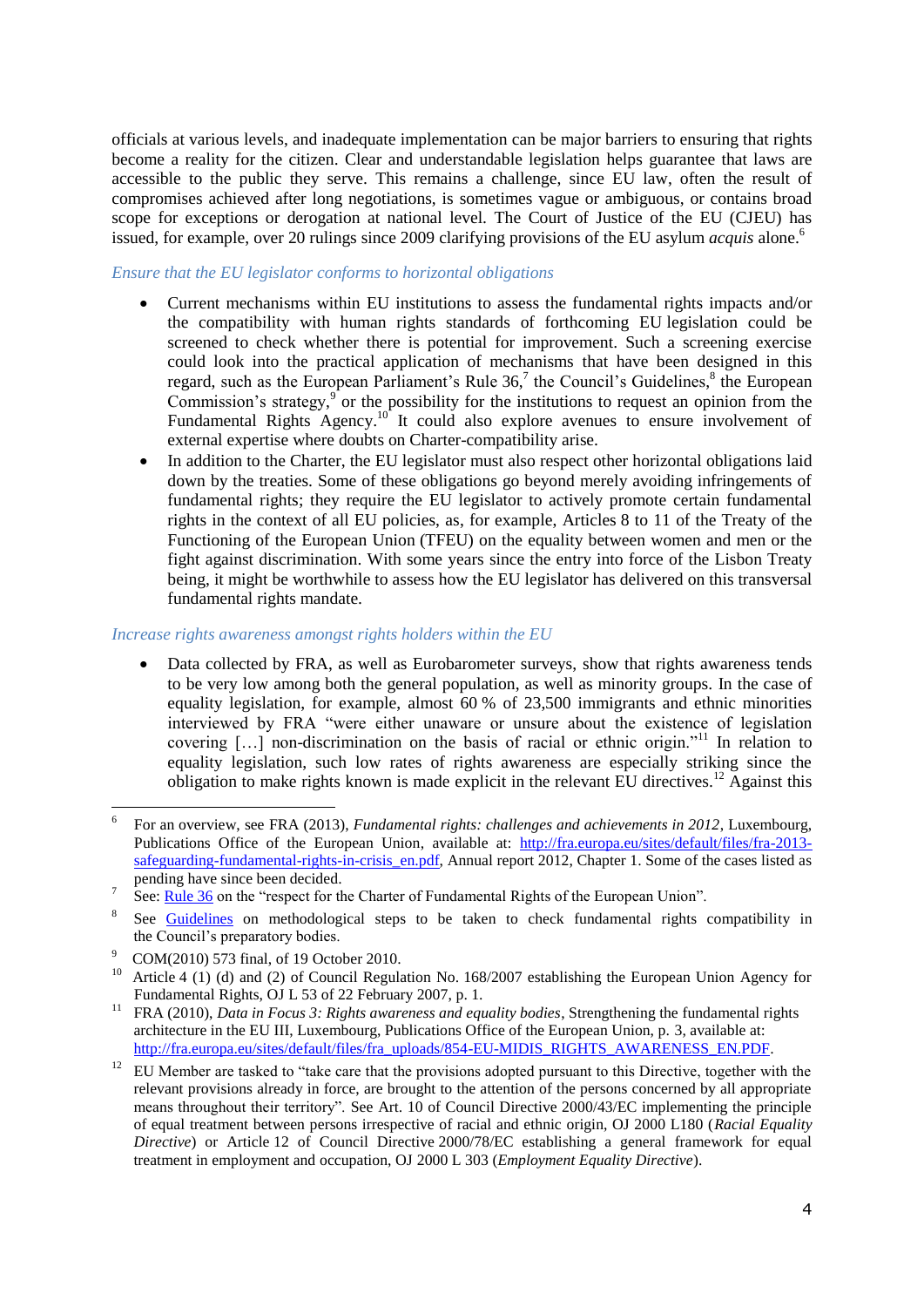background, the EU and especially its Member States must revamp their efforts to better target their awareness-raising efforts.

 Even where people show greater awareness of fundamental rights, this does not necessarily translate into higher rates of reporting discrimination. The recent FRA survey on Jewish people's experiences and perceptions of antisemitism showed, for example, a relatively high rate of rights awareness among the Jewish respondents in the eight EU Member States covered by the survey, while rates of reporting discrimination and antisemitic incidents remained low. Some 64 % of the survey respondents who said that they had experienced antisemitic violence, did not report the most serious antisemitic physical violence they had experienced in the past five years, and 76 % did not report the most serious antisemitic harassment they had experienced in that period. When asked why they did not report the incident, 47 % said because "nothing would happen or change".<sup>13</sup> These findings illustrate that it is essential to invest, both politically and in terms of resources, in enhancing trust in law enforcement and criminal as well as administrative and judicial procedures at national level. While fully respecting the principle of subsidiarity, the EU could therefore consider developing effective EU-wide awareness-raising campaigns in coordination with national actors, including government, national parliaments and civil society, on legislation that directly impacts on fundamental rights.

# **2. A joined-up approach to fundamental rights in the EU**

<u>.</u>

Fundamental rights issues are a shared responsibility across governmental levels and sectors. They are at the heart of almost every aspect of public sector work. If the tasks of each sector or level are disconnected from one another, however, there is a risk that some individuals, and/or some rights, end up outside anyone's responsibility. Given the relationship within justice and home affairs to sensitive issues such as national security, any such disconnect may be even greater. In this light, FRA research underlined that the 'fundamental rights landscape' – meaning the plethora of different institutions and procedures at international, European, national and local levels tasked with the protection of fundamental rights – should better coordinate their response to fundamental rights, ensuring that the various components work well together without leaving gaps in rights protection.<sup>14</sup>

## *Increase effectiveness by enhancing cooperation and coordination between and at local, regional and national levels*

Cooperation between different bodies contributes to the effectiveness of the rights enshrined in the Charter.<sup>15</sup> There is not so much a need to establish new mechanisms and procedures. Instead, to make

<sup>13</sup> FRA (2013), *Discrimination and hate crime against Jews in EU Member States: experiences and perceptions of antisemitism*, Luxembourg, Publications Office of the European Union, available at: [http://fra.europa.eu/sites/default/files/fra-2013-discrimination-hate-crime-against-jews-eu-member](http://fra.europa.eu/sites/default/files/fra-2013-discrimination-hate-crime-against-jews-eu-member-states_en.pdf)states en.pdf, Figure 25, p. 51. FRA's EU LGBT online survey of 93,079 persons found that of those respondents who in the last year had felt personally discriminated against at work or when looking for a job, in education, healthcare or social services or when accessing any of the goods and services covered by the survey because of being LGBT, just one in 10 (10 %) had reported to the authorities the most recent incident of discrimination that they had experienced. See FRA (2013), *European Union lesbian, gay, bisexual and transgender survey*, Luxembourg, Publications Office of the European Union, available at: [http://fra.europa.eu/sites/default/files/fra-2013-discrimination-hate-crime-against-jews-eu-member](http://fra.europa.eu/sites/default/files/fra-2013-discrimination-hate-crime-against-jews-eu-member-states_en.pdf)[states\\_en.pdf.](http://fra.europa.eu/sites/default/files/fra-2013-discrimination-hate-crime-against-jews-eu-member-states_en.pdf)

<sup>14</sup> FRA (2013), *Joined-up governance: connecting fundamental rights*, Online toolkit, available at: [http://fra.europa.eu/en/joinedup/home.](http://fra.europa.eu/en/joinedup/home)

<sup>15</sup> FRA (2012), *Bringing rights to life: the fundamental rights landscape of the European Union*, Luxembourg, Publications Office of the European Union, available at: [http://fra.europa.eu/sites/default/files/fra\\_uploads/2230-FRA-2012\\_annual-report-2011-fundamental-rights](http://fra.europa.eu/sites/default/files/fra_uploads/2230-FRA-2012_annual-report-2011-fundamental-rights-landscape_EN.pdf)landscape EN.pdf; FRA (2010), *National Human Rights Institutions in the EU Member States,*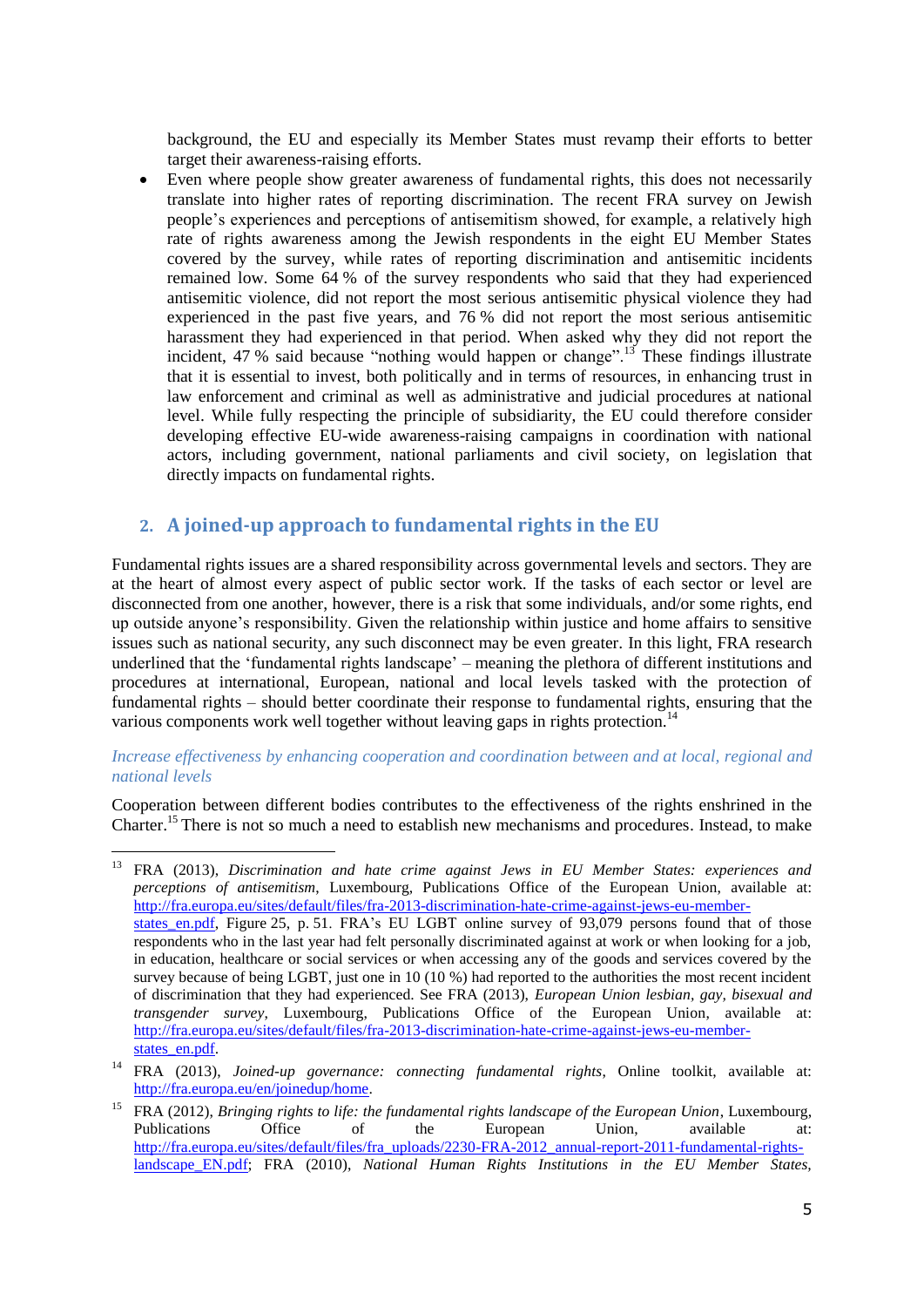good use of the resources available, existing channels and forums for regular exchanges and the creation of synergies between existing structures should be developed further. Such increased levels of cooperation and coordination are particularly important in countries organised in a federal structure, in which the implementation of fundamental rights falls under the competences of different levels of authorities.

- At national level, authorities like Ombudsperson institutions, National Human Rights Institutions (NHRIs), committees within national Parliaments dealing with fundamental rights issues as well as local authorities that are closest to the citizens could develop more concrete synergies, for example by setting up formal and/or informal fundamental rights networks.
- Establishing and monitoring national actions plans in the area of fundamental rights protection, as the Netherlands and Finland have recently done, could form useful frameworks for such an enhanced commitment to horizontal cooperation at national level.
- Civil society is a crucial stakeholder in the field of fundamental rights protection. Building on FRA's experience with its own 'Fundamental Rights Platform',<sup>16</sup> which brings together over 400 civil society organisation representatives in a structured dialogue, one could look into the possibility of establishing comparable platforms at national level. Broad representation would allow key civil society actors to meet regularly, exchange experiences and best practices and formulate proposals for the improvement and implementation of policies. Indeed, the shaping of fundamental rights policies through participation of various segments of society is one of the key concerns of the Paris Principles on national institutions for the promotion and protection of human rights.

## *Increase effectiveness by enhancing cooperation and coordination between and at national and EU levels*

Within EU institutions, the entry into force of the Charter of Fundamental Rights has increased the commitment to fundamental rights. To further operationalise this commitment, all relevant EU bodies could set up a regular, coordinated exchange of information that would allowg for the complementary, timely and well-designed advice to the European Commission, the Council of the European Union and the European Parliament.

- Given the increased role of national parliaments post-Lisbon, it would be worthwhile exploring whether the national parliamentary committees that deal with fundamental rights could be brought together in an EU-wide network.<sup>17</sup>
- Permanent coordination between all stakeholders could be complemented by an annual coordination meeting bringing together representatives from the relevant EU legislators' formations (LIBE Committee of the European Parliament, FREMP Working group of the Council, responsible directorates in the European Commission) with the national parliamentary committees dealing with fundamental rights as well as with independent EU expert bodies like the FRA, the EDPS, the Ombudsman and EU-level umbrella organisations representing national equality bodies (Equinet), NHRIs (the European Network of NHRIs) and ombuds institutions (The European Network of Ombudsmen).
- Such a fundamental rights coordination meeting would ideally take place before the European Commission finalises its annual work programme in order to guarantee that its input feeds into legislative and policy planning at EU level. This exercise should also allow for an

1

Strengthening the fundamental rights architecture in the EU I, Luxembourg, Publications Office of the European Union, available at: [http://fra.europa.eu/sites/default/files/fra\\_uploads/816-NHRI\\_en.pdf.](http://fra.europa.eu/sites/default/files/fra_uploads/816-NHRI_en.pdf)

<sup>&</sup>lt;sup>16</sup> For more information, see the FRA website: [http://fra.europa.eu/en/cooperation/civil-society.](http://fra.europa.eu/en/cooperation/civil-society)

<sup>&</sup>lt;sup>17</sup> A comparable structure exists for Parliamentary Committees dealing with EU integration (the Conference of Parliamentary Committees for Union Affairs of Parliaments of the EU).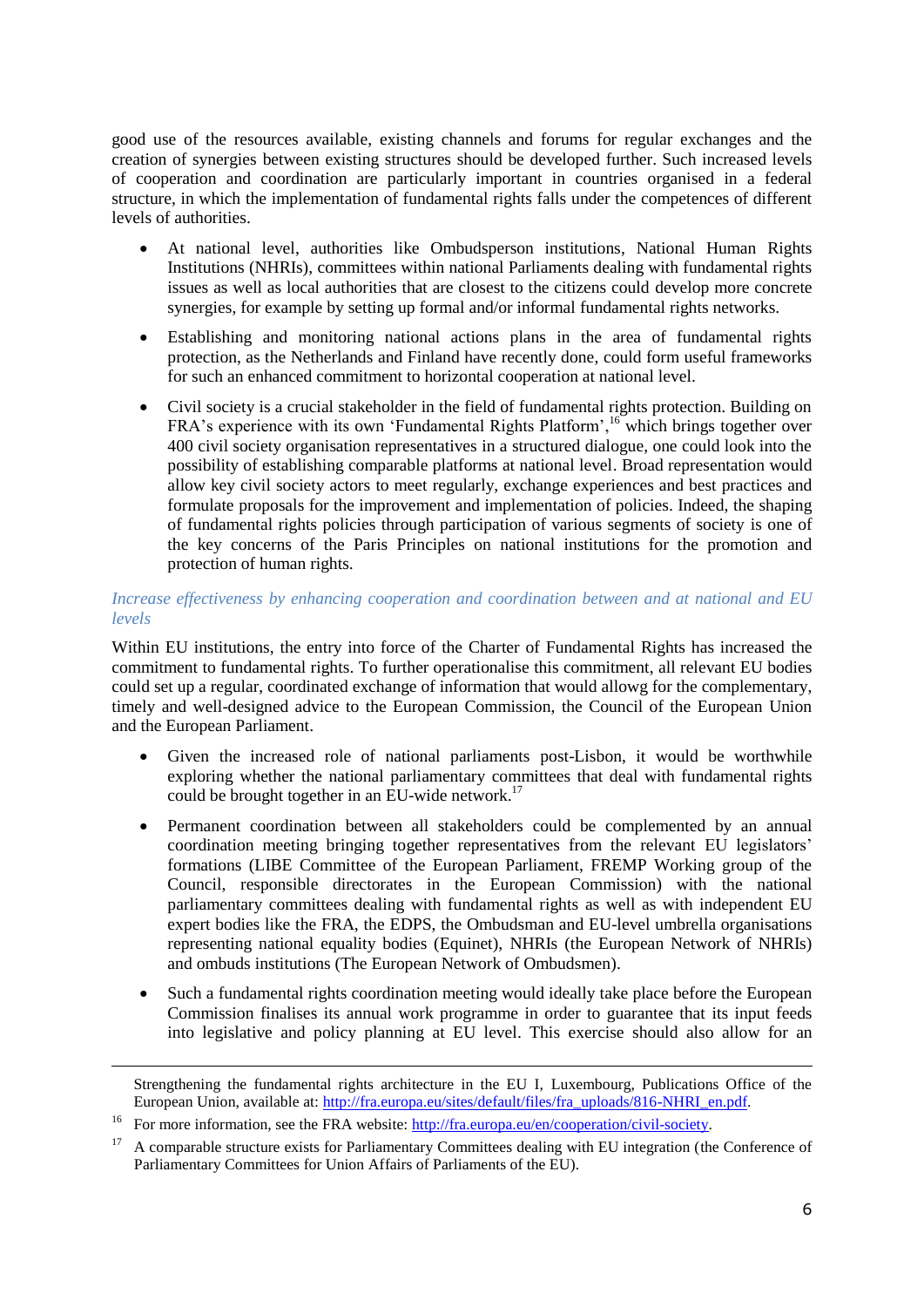assessment of the past year so that those attending can provide feedback. This would de facto allow for a 'fundamental rights policy cycle' which would collectively look at the various activities of all actors in the field. It would help ensure that national experiences feed into EUlevel policy developments and, vice-versa, that EU-level developments are implemented on the ground. 18

 Such a 'fundamental rights policy cycle' could, in combination with enhanced channels of coordination and cooperation, form the basis of what could become a comprehensive internal strategic framework for fundamental rights. Such a strategic framework could be the equivalent, in internal EU law- and policy-making, of the framework and action plan that guide its external human rights policies, illustrating clearly that the EU practices at home what it projects to the outside world.<sup>19</sup>

# **3. Increasing mutual trust across national borders and legal cultures**

Pursuant to the principle of sincere cooperation, the Union and the Member States shall, in full mutual respect, assist each other in carrying out tasks which flow from the Treaties.<sup>20</sup> In the area of Freedom, Security and Justice this principle of loyal cooperation finds specific expression in the principle of mutual recognition which works on the basis of trust between Member States. Given what should be the prominent position of fundamental rights, mutual recognition should not lead to a situation where fundamental rights are left unguarded. To the contrary, mutual trust is premised on fundamental rights, and strengthening rights cements it further.

## *Guarantee that mutual recognition is fundamental rights-compliant and 'workable' for practitioners*

- There are variations within the EU as regards the fulfilment of fundamental rights standards. Such variations extend to the protection of absolute rights such as conditions of detention.<sup>21</sup> All Member States are obliged to comply with fundamental rights in the implementation of EU law; nonetheless, the presumption that they have complied, which forms the basis of mutual trust, is rebuttable. As the CJEU confirmed in the context of asylum law: "European Union law precludes the application of a conclusive presumption that the [responsible] Member State [ $\dots$ ] observes the fundamental rights of the European Union.<sup>22</sup>
- Though compliance with fundamental rights is required in all cases, different legal traditions should not jeopardise mutual trust. Mutual trust can be enhanced by fostering transnational contacts. National judges and other law enforcement agencies should be trained to make certain that, in cooperating with their counterparts from other EU Member States, they take into account their duty under EU law to ensure that no decision implementing EU law violates either substantive standards or procedural rights that are embodied in the EU Charter of

 $\frac{1}{18}$  The fundamental rights policy cycle could also be formalised. It could, for instance, be adopted by the Council of the EU based on a European Commission recommendation with the appropriate European Parliament involvement. In any event, such a policy instrument should take fully into account the existing allocation of competences between the EU and the Member States, while also improving coordination and complementarity between the different levels at which fundamental rights are implemented.

<sup>&</sup>lt;sup>19</sup> Council of the European Union (2012), EU Strategic Framework and Action plan on Human rights and Democracy, adopted in June 2012, available at: [http://www.consilium.europa.eu/uedocs/cms\\_data](http://www.consilium.europa.eu/uedocs/cms_data/docs/pressdata/EN/foraff/131181.pdf) [/docs/pressdata/EN/foraff/131181.pdf.](http://www.consilium.europa.eu/uedocs/cms_data/docs/pressdata/EN/foraff/131181.pdf)

<sup>&</sup>lt;sup>20</sup> See Art. 4 (3) TEU.<br><sup>21</sup> Compare the annual

<sup>21</sup> Compare the annual report of the European Committee for the Prevention of Torture (CPT); see Council of Europe (2013), *23rd General report of the CPT*, Strasbourg, Council of Europe, available at: [http://cpt.coe.int/en/annual/rep-23.pdf.](http://cpt.coe.int/en/annual/rep-23.pdf)

<sup>22</sup> CJEU, Joined Cases C-411/10 and C-493/10, *N.S. v. Secretary of State for the Home Department and M.E. and Others v. Refugee Applications Commissioner & Minister for Justice, Equality and Law Reform*, 21 December 2011, para. 105.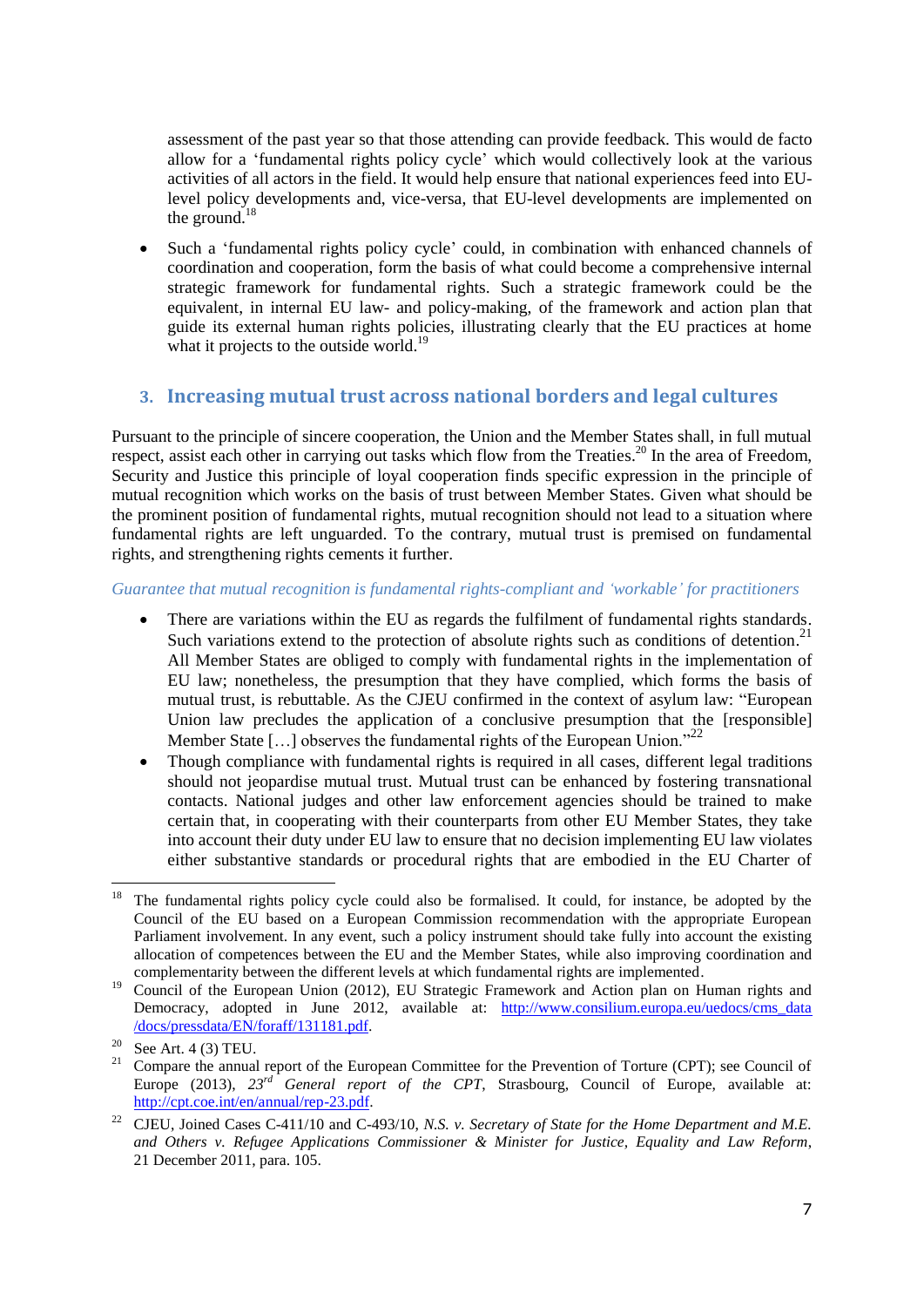Fundamental Rights or in the general principles of EU law. To underpin such measures, the EU should provide sufficient funds for the relevant EU funding schemes.

 The EU could also provide funds for the creation of a database that would bring together all the information needed to make an informed assessment of a given country's fundamental rights situation. Such a 'European fundamental rights information system' could form a onestop-shop bringing together the wealth of data that already exists but remains spread over a plethora of sources. Indeed, considerable information is available on the fundamental rights performance of the 28 EU Member States; most of it is not, however, at the 'fingertips' of actors who are tasked with looking at the situation of fundamental rights in specific fields at the national and international level. The creation of a European fundamental rights information system would form a hub, bringing together, in an accessible manner, existing information from the United Nations (UN, mainly from the treaty bodies, and also from special procedures and the UN Universal Periodic Review), the Council of Europe (monitoring mechanisms and expert bodies), the Organization for Security and Co-operation in Europe, the EU (data from the European Commission, including Eurostat; FRA; Council working parties like GenVal and ScheVal; as well as possibly the European Ombudsman; and the Petitions Committee of the European Parliament (PETI)). Such a system would enhance transparency and objectivity and increase awareness about international standards, especially those of the Council of Europe in the EU context. Such a system could also be drawn on to 'populate' fundamental rights indicators with actual data concerning fundamental rights compliance, which would assist users in assessing the situation in Member States. Reliance on such an information system should not, of course, be a substitute for the case-by-case assessment required in the practical application of mutual recognition, since each individual case a national authority is confronted with may present very specific particularities.

### *Guarantee that experiences, practices and approaches are regularly exchanged across borders in a spirit of a shared 'fundamental rights culture'*

- The EU and its Member States should approach the revamping of their shared 'fundamental rights culture' by exchanging promising practices through more and better structured multilateral and bilateral contacts. Such a culture would perceive constructive critique as a natural part of a shared desire to pool forces and experiences in order to raise the bar in the area of fundamental rights protection. To give just one example: the European e-justice portal could become a suitable access point for promising practices on how best to live up to EU standards on justice.<sup>23</sup> It could, for instance, offer a search function of vetted practices. FRA initiated a modest attempt in this regard with an online toolkit for public officials, which includes 'examples' under various headings on to how to better 'join up' fundamental rights.<sup>24</sup> Simple and practical tools are needed to ensure that fundamental rights standards are upheld in practice. The identification of such practical tools is again to be based on an open exchange of experiences. To give an example from the area of home affairs: Member States' experts and the European Commission in collaboration with FRA developed concrete practical guidance on apprehension practices in the form of 'do's and don'ts' for immigration law enforcement officials. Practical support to mainstream fundamental rights at the operational level should be a priority for the allocation of funds (for instance under the future Internal Security Fund and Asylum and Migration Fund).
- A regular exchange against the background of a shared fundamental rights culture would also be required in the judiciary. According to FRA data, some of the Charter articles such as Article 47 (right to an effective remedy and a fair trial), Article 52 (scope and interpretation of rights and principles) and Article 51 (field of application) are often referred to before national

<sup>23</sup> <sup>23</sup> Available at:  $\frac{https://e-justice.europa.eu/home.do?action=home&plang=en.$ <br>
<sup>24</sup>

<sup>24</sup> Available at: [http://fra.europa.eu/en/joinedup/home,](http://fra.europa.eu/en/joinedup/home) see 'examples', for instance, at: [http://fra.europa.eu/en/joinedup/tools/communicating-fundamental-rights/engaging-public/champions.](http://fra.europa.eu/en/joinedup/tools/communicating-fundamental-rights/engaging-public/champions)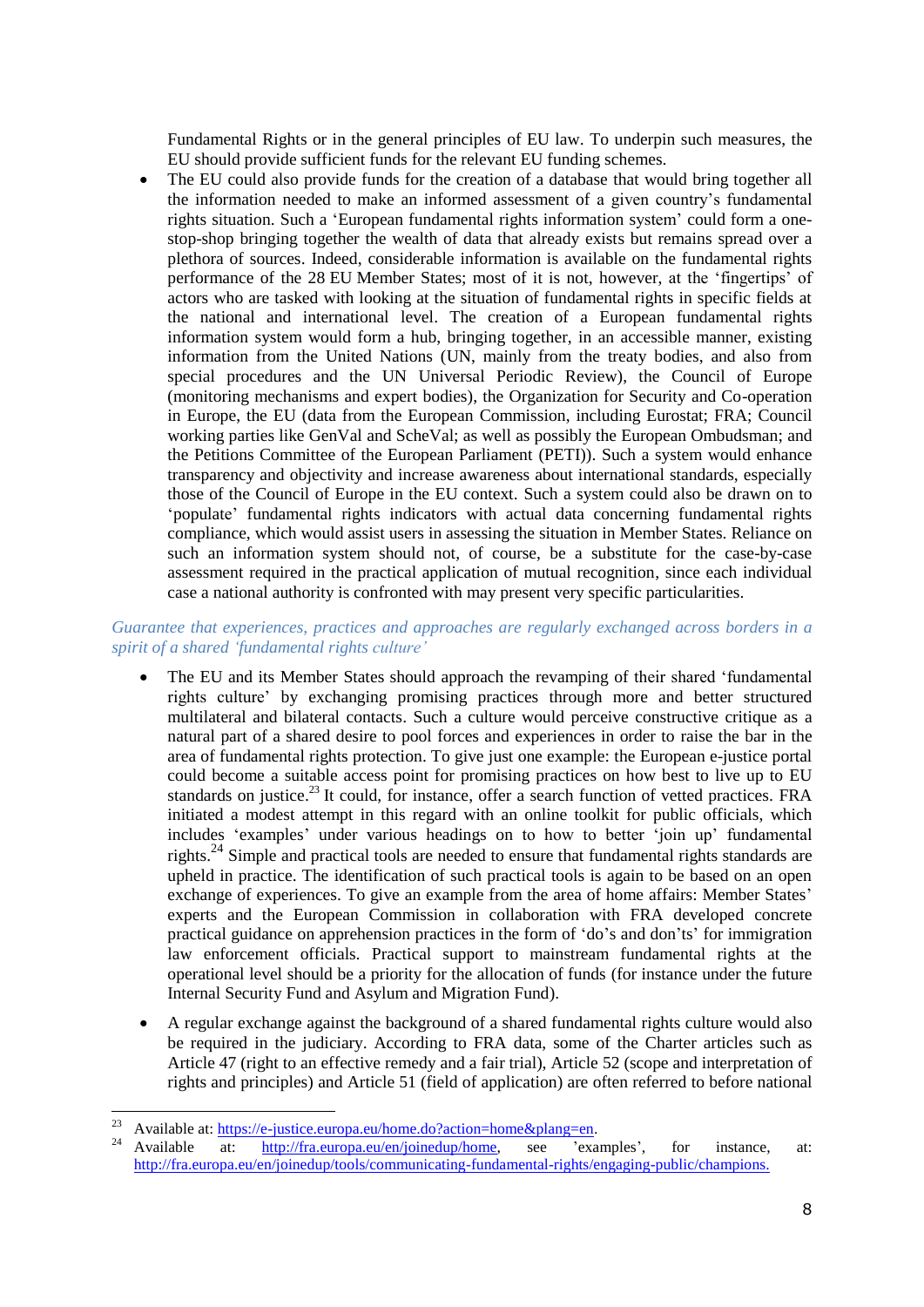courts.<sup>25</sup> It appears, however, that national courts do not analyse in-depth whether the facts of a case fall within the scope of EU law. A considerable number of national judgments that quote the Charter concern cases that clearly fall outside the Charter's scope. To rectify this, judges and quasi-judicial body members should enhance their exchange of experiences concerning the Charter. Such an exchange will gradually improve national courts' understanding of the conditions under which the Charter of Fundamental Rights should be invoked and reduce any dissatisfaction that might arise, for instance, through inadmissible references for preliminary rulings from the CJEU. Training modules and a general guide on the scope of the Charter might also be helpful instruments.<sup>26</sup> FRA has developed a series of Handbooks<sup>27</sup> on CJEU and ECtHR case law in targeted areas. Additional handbooks could be prepared to raise awareness among legal practitioners about the scope of the Charter's safeguards. The European fundamental rights information system, proposed above, could also cover national case law referring to the Charter as well as the role of the Charter before nonjudicial bodies, thereby providing evidence of how the Charter is de facto used at national level.

### *Establish a practice of peer-monitoring and peer-evaluation with a contribution from the European Commission and expert bodies*

- A true fundamental rights culture requires that the application of relevant legislation is regularly and independently monitored. Schengen evaluations covering sea borders should, for example, review, as part of their overall assessment, whether instructions and training provided to law enforcement officers patrolling sea borders adequately address fundamental rights and in particular the principle of *non-refoulement*. To this end, evaluators should be provided with appropriate guidance and training on fundamental rights. *Ex post* evaluation of legislation is especially useful when seen in combination with the establishment of a fundamental rights policy cycle that allows for the assessment to feed into the reform of EU legislation and policies.
- In order to provide for a general evaluation format across all justice and home affairs policies, the European Commission could submit a proposal according to Article 70 of the TFEU, "laying down the arrangements whereby Member States, in collaboration with the Commission, conduct objective and impartial evaluation of the implementation of the Union policies". The results of such an evaluation mechanism, which would also involve input from independent expert bodies and civil society organisations, should be reported back to the European and national parliaments and feed directly into the fundamental rights policy-cycle.

<u>.</u>

<sup>&</sup>lt;sup>25</sup> In 2012, FRA looked into 240 judgments from national courts in 17 EU Member States that quoted the EU Charter for Fundamental Rights. Almost half referred to Article 47 (access to justice) while nearly a quarter referred to Articles 51 or 52 (general provisions, related to the field of application and scope of the Charter).

<sup>26</sup> FRA (2012), *Copenhagen Seminar Report Danish Presidency of the Council of the EU and EU Agency for Fundamental Rights*, available at: [http://fra.europa.eu/sites/default/files/copenhagen-seminar-report.pdf.](http://fra.europa.eu/sites/default/files/copenhagen-seminar-report.pdf)

<sup>27</sup> See e.g. *Handbook on European law relating to asylum, borders and immigration*, Luxembourg, Publications Office of the European Union, available (in several languages) at: [http://fra.europa.eu/en/publication/2013/handbook-european-law-relating-asylum-borders-and-immigration.](http://fra.europa.eu/en/publication/2013/handbook-european-law-relating-asylum-borders-and-immigration)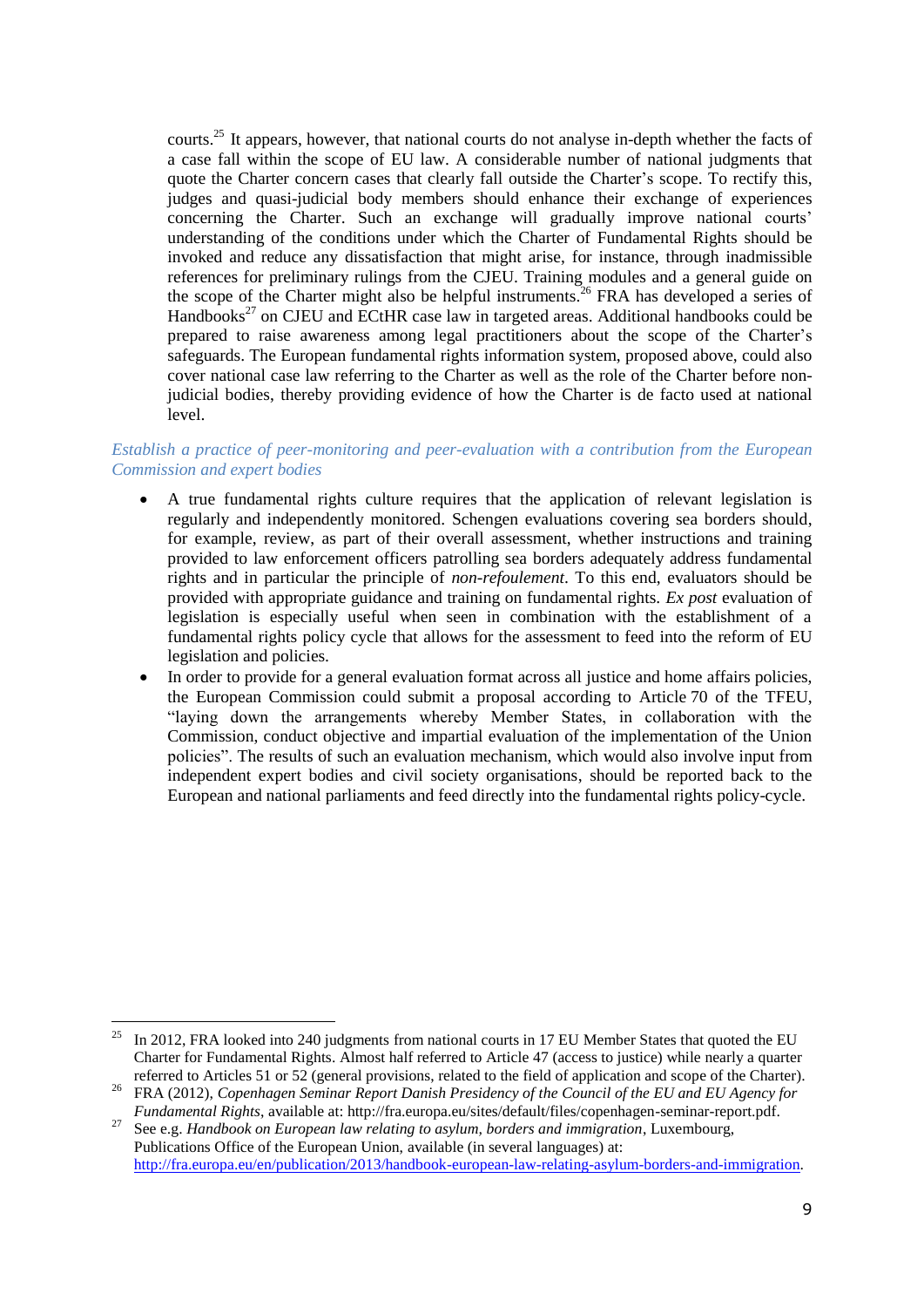# *Considerations for the area of Justice*

# **1. Access to justice**

#### *Lower thresholds, boost access and increase effectiveness*

Access to justice, a right in itself, enables the claiming of other rights. A broad reading of this right spans not only access to courts, but non-judicial mechanisms and even (see above) the knowledge of rights and where to turn to access them. Procedures for making such rights a reality are mainly in the hands of the EU Member States. They must ensure that procedures allow for an efficient and nondiscriminatory access to all rights that EU law guarantees. Studies by FRA, however, point to a number of concerns in accessing justice in the EU.

- In many EU Member States, access to justice suffers from the length of proceedings and from austerity measures that risk affecting vulnerable groups disproportionately. Member States should therefore consider, among other measures, the expansion of e-Justice. Care should be taken, however, when replacing more traditional forms of accessing justice with e-Justice systems to avoid rendering access to justice dependent on internet access.<sup>28</sup>
- Accessing justice is obstructed by a number of factors. To overcome the main obstacles, Member States should: provide legal aid in an accessible way for all legitimate cases; keep court fees at a reasonable level; avoid setting unnecessarily short time limits for submitting claims; address effectively the length of proceedings; accept international monitoring mechanisms, in particular those that allow for individual complaints.<sup>29</sup> The EU can also support and encourage these developments.
- When considering improvements in access to justice, the EU and its Member States should also keep non-judicial and quasi-judicial bodies in mind. NHRIs should be appointed or established in all EU Member States with a view to their full accreditation (A status) under the so-called Paris Principles.<sup>30</sup> The EU could establish or promote similar minimum standards for independence and effectiveness of other bodies with a human rights remit, in particular those required under EU law, such as equality bodies or data protection authorities (see also below). The standards for these are not clearly expressed in EU law but recent jurisprudence from the CJEU points to shortcomings in the independence of data protection  $authorities.<sup>31</sup>$

#### *Adapt access to justice to specific circumstances:*

<u>.</u>

• In cases of discrimination, three problem areas in accessing justice can be identified, related to structures, procedures and support. In relation to structures, Member States should reduce

<sup>28</sup> FRA (2013), *Fundamental rights: challenges and achievements in 2012*, Luxembourg, Publications Office of the European Union, available at: [http://fra.europa.eu/sites/default/files/annual-report-2012-chapter-](http://fra.europa.eu/sites/default/files/annual-report-2012-chapter-8_en.pdf)[8\\_en.pdf,](http://fra.europa.eu/sites/default/files/annual-report-2012-chapter-8_en.pdf) Annual Report 2012, Chapter 8.

<sup>29</sup> FRA (2011), *Access to justice in Europe: an overview of challenges and opportunities*, Luxembourg, Publications Office of the European Union, available at: [http://fra.europa.eu/sites/default/files/fra\\_uploads/1520-report-access-to-justice\\_EN.pdf.](http://fra.europa.eu/sites/default/files/fra_uploads/1520-report-access-to-justice_EN.pdf)

<sup>30</sup> Principles relating to the status and functioning of national institutions for the promotion and protection of human rights, UN Res. A/RES/48/134, 20 December 1993. On the present extent of accredited NHRIs in the EU Member States, see FRA's Annual report 2012: FRA (2013), *Fundamental rights: challenges and achievements in 2012*, Luxembourg, Publications Office of the European Union, p. 300, available at: [http://fra.europa.eu/sites/default/files/annual-report-2012-chapter-10\\_en.pdf.](http://fra.europa.eu/sites/default/files/annual-report-2012-chapter-10_en.pdf)

<sup>31</sup> CJEU, *Commission v. Germany*, C-518/07, 9 March 2010 and *Commission v. Austria*, C-614/10, 16 October 2012. See also the Advocate General's Conclusions, *Commission v. Hungary*, C-288/12, 10 December 2013.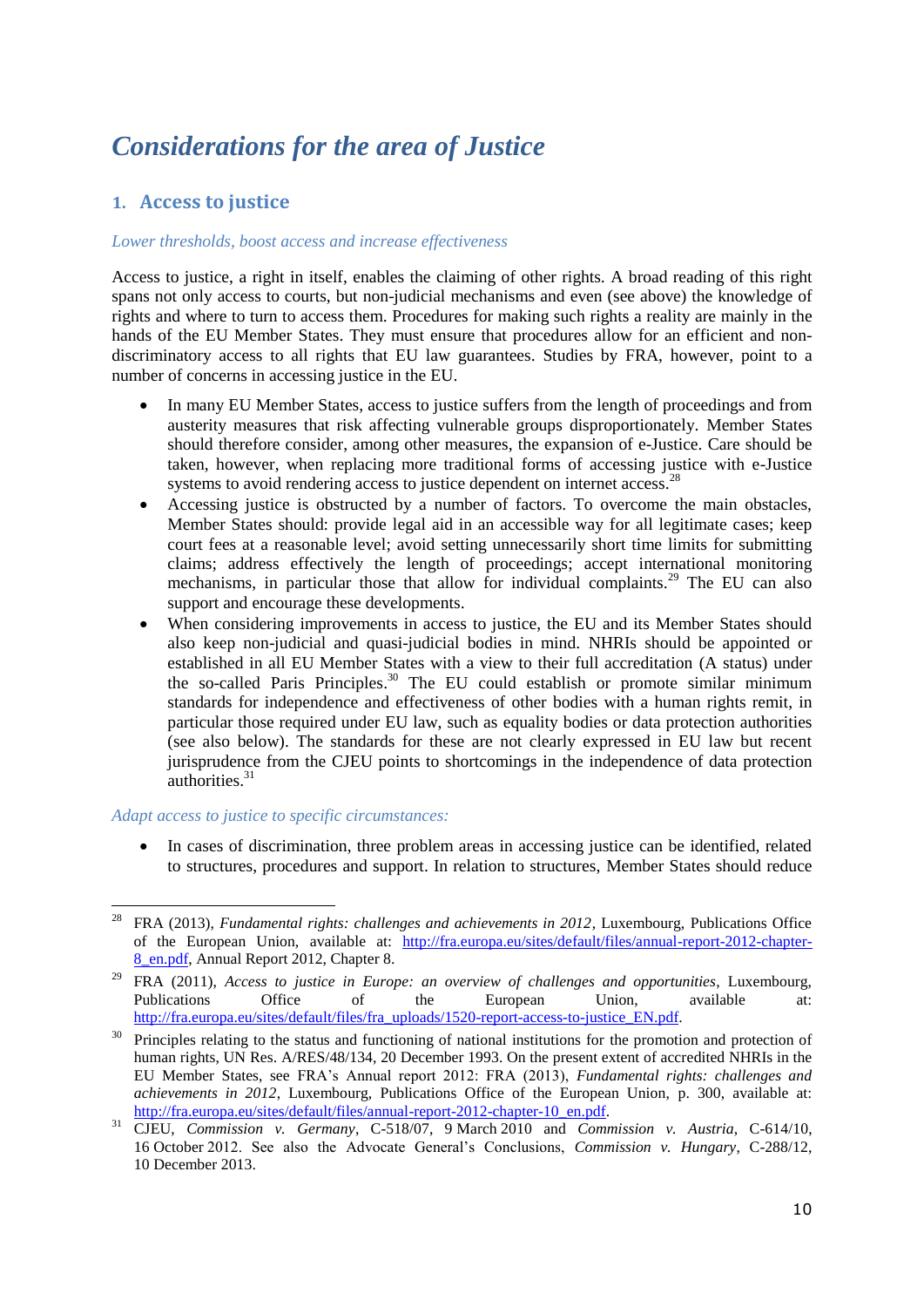the complexity of legislation and mechanisms while improving accessibility in terms of outreach and online availability. Some procedures also need to be changed, providing for: a fairer balance of burdens between parties; broader legal standing to allow for actions such as multiple claimants; enhanced powers to make decisions enforceable; simplified and accelerated procedures for cases of particular interest (strategically or for an individual). Member States should, to enhance support, adapt information and procedures to the various needs of complainants, be it, for instance, related to disabilities or language skills. The support element also includes a fundamental rights context: greater awareness is not only needed among the public but also among judges.<sup>3</sup>

- In asylum cases, Member States' authorities should better inform potential asylum seekers about the relevant procedures so that these become truly accessible. This includes the provision of information in the language of an applicant, reasonable time limits and effective legal assistance. $33$
- Member States should acknowledge the particular needs and vulnerabilities of children involved in judicial proceedings and avoid secondary victimisation. Preliminary FRA research findings on child participation in civil and criminal proceedings show that awareness among legal professionals on the rights of the child is increasing, but the requirements relating to training of judicial and law enforcement authorities, and practice on the ground, vary greatly by Member State. Supporting and encouraging the development of training activities for judicial authorities (judges, prosecutors) and law enforcement authorities (police officers) dealing with children should be a priority.
- Migrant women employed in the domestic work sector are at heightened risk of exploitation and abuse. They may be forced to provide sex in return for housing and food. A particular concern in the context of domestic violence is that the residence permit of the victim may be dependent on the perpetrator, namely the employer, which further discourages the victims from reporting crimes. Member States should find ways to ensure victims' security of residence by delinking their residence permits from the work contract with the perpetrator. $34$

#### *Privacy and data protection*

1

The protection of personal data is recognised as a fundamental right in the Charter (Article 8). EU citizens' personal data are processed in almost every Union sectoral policy; often these data are stored and analysed on a mass scale. It is therefore imperative that personal data are afforded a high level of protection. The confidence that EU citizens have in the level of effectiveness of protection of their personal data also affects their willingness and readiness to share these data for the purposes of fostering public policies or commercial ventures. FRA research has focused especially on the role of Data Protection Authorities (DPAs). Based on this research the following should be taken into consideration:

Taking the CJEU's case law as a starting point, $35$  EU legislation should strengthen the independence of DPAs (see also above). DPAs should have enhanced powers and competences, buttressed by adequate financial and human resources, including diverse and

<sup>&</sup>lt;sup>32</sup> FRA (2012), *Access to justice in cases of discrimination in the EU: steps to further equality*, Luxembourg, Publications Office of the European Union, available at: [http://fra.europa.eu/sites/default/files/fra-2012](http://fra.europa.eu/sites/default/files/fra-2012-access-to-justice-social.pdf) [access-to-justice-social.pdf.](http://fra.europa.eu/sites/default/files/fra-2012-access-to-justice-social.pdf)

<sup>&</sup>lt;sup>33</sup> FRA (2010), *Access to effective remedies: the asylum-seeker perspective*, Luxembourg, Publications Office of the European Union, available at: [http://fra.europa.eu/sites/default/files/fra\\_uploads/1691-report-access](http://fra.europa.eu/sites/default/files/fra_uploads/1691-report-access-remedies_EN.pdf)[remedies\\_EN.pdf.](http://fra.europa.eu/sites/default/files/fra_uploads/1691-report-access-remedies_EN.pdf)

<sup>34</sup> See e.g. FRA (2011), *Migrants in an irregular situation employed in domestic work: Fundamental rights challenges for the European Union and its Member States*, Luxembourg, Publications Office of the European Union, available at: http://fra.europa.eu/en/publication/2012/migrants-irregular-situationemployed-domestic-work-fundamental-rights-challenges.

<sup>35</sup> CJEU, *Commission v. Germany*, C-518/07, 9 March 2010 and *Commission v. Austria*, C-614/10, 16 October 2012.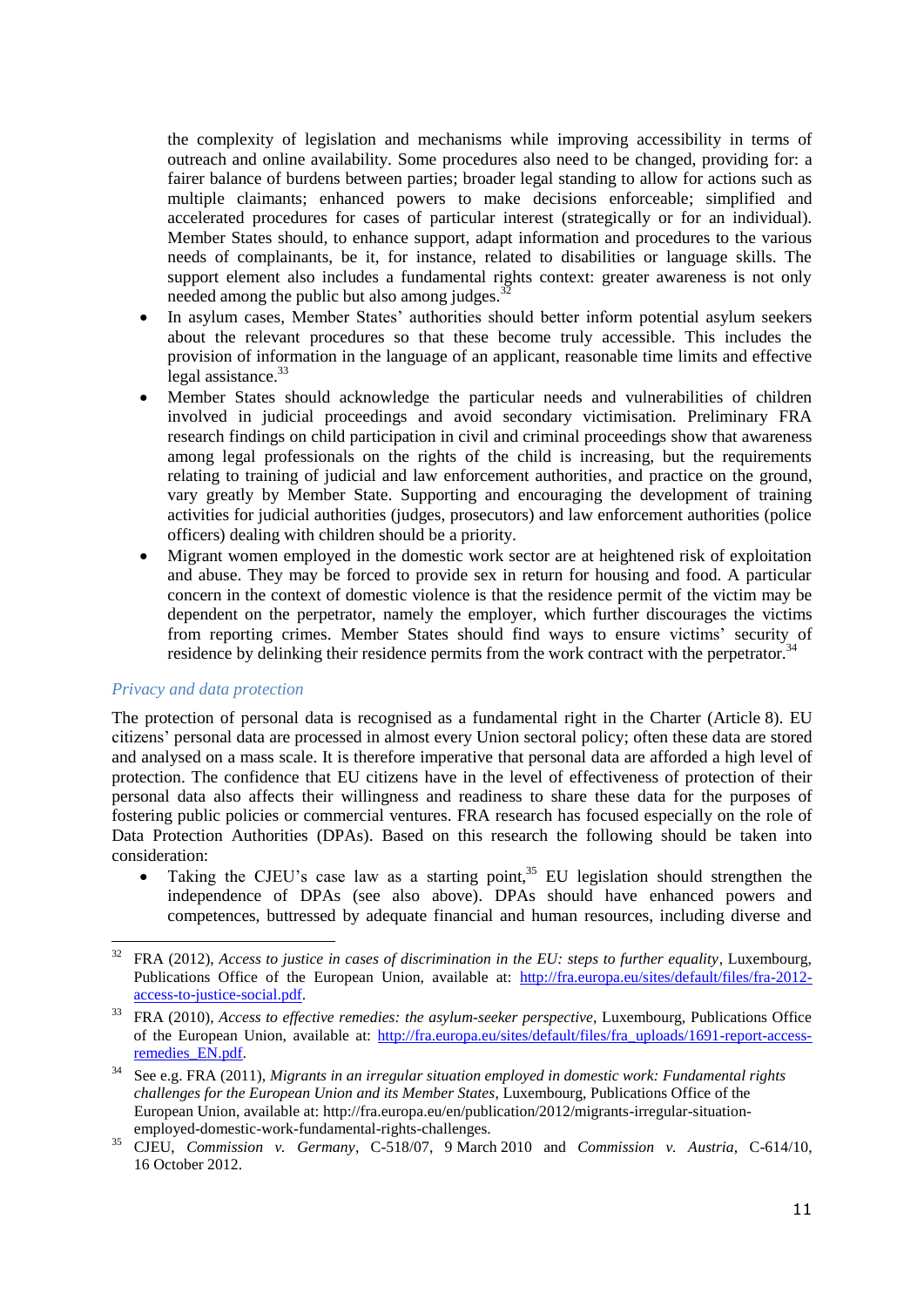qualified professionals, such as trained information technology specialists and qualified lawyers. $36$ 

- Enhanced data protection could include safeguards for effective enforcement of decisions of DPAs and reasonable length of procedures. This would enable DPAs to remain the preferred point of access for remedying data protection violations, while streamlining the number of existing avenues for a remedy and decreasing overall costs, delays and formalities.<sup>37</sup>
- The EU should ensure that civil society organisations and independent bodies are in a position to assist victims in seeking redress in the area of data protection, which requires that these organisations and bodies are sufficiently funded. To enhance the ability of victims to bring claims, the EU should consider further relaxing rules on legal standing in procedures concerning data protection violations (see also more generally on broadened legal standing above). Enabling organisations to lodge a complaint before a supervisory authority or a court, while acting in the public interest, would open the door to much wider – and needed – collective action.

Revelations in 2013 on mass electronic surveillance programmes not only by the United States but also by governments of EU Member States have undermined EU citizens' trust in the protection of their fundamental rights.<sup>38</sup> The existence of threats to national security must be carefully balanced with the right to privacy. A resolution adopted by the UN General Assembly on 18 December 2013 call for human rights to prevail and be protected online and offline. It recognises for the first time an international right to privacy in the digital age.<sup>39</sup> To keep pace with these developments, action is needed:

- The legal framework for data protection in the EU needs to be strengthened, in particular independant judicial control and oversight of surveillance as well as effective access to justice enabling appeal of consequences of surveillance, such as being denied visa.
- Greater democratic control of intelligence services could also be envisaged.
- In light of available technologies the EU needs to establish a new balance between security and privacy, both within the EU and in its partnerships.

# **2. Criminal law**

1

#### *Address the need for legal aid and accommodate the needs associated with the creation of a European Public Prosecutor's Office*

The Stockholm Programme initiated two main roadmaps: on criminal procedures and on the rights of victims of crime. Taken together, these two set a solid EU standard. In particular, in cross-border justice, they ensure that language is less of an obstacle in criminal procedures by introducing of minimum standards on interpretation and translation. They also ensure that rights are known and given structure, that particularly vulnerable groups receive extra attention, and that access to justice is

<sup>36</sup> FRA (2014 forthcoming), *Access to data protection remedies in the European Union*, Luxembourg, Publications Office of the European Union.

<sup>37</sup> FRA (2013), *Opinion 02/2012 on the proposed EU data protection reform package*, 1 October 2012, available at: http://fra.europa.eu/sites/default/files/fra-opinion-data-protection-oct-2012.pdf.

<sup>&</sup>lt;sup>38</sup> European Parliament (2013), National programmes for mass surveillance of personal data in EU Member States and their compatibility with EU law, available at: [www.europarl.europa.eu/RegData/etudes/etudes/join/2013/493032/IPOL-LIBE\\_ET\(2013\)493032\\_EN.pdf.](http://www.europarl.europa.eu/RegData/etudes/etudes/join/2013/493032/IPOL-LIBE_ET(2013)493032_EN.pdf) See also Council of Europe, *Declaration of the Committee of Ministers on Risks to Fundamental Rights stemming from Digital Tracking and other Surveillance Technologies*, 11 June 2013, available at: [wcd.coe.int/ViewDoc.jsp?Ref=Decl\(11.06.2013\)&Language=lanEnglish&Ver=original&BackColorInternet](https://wcd.coe.int/ViewDoc.jsp?Ref=Decl(11.06.2013)&Language=lanEnglish&Ver=original&BackColorInternet=C3C3C3&BackColorIntranet=EDB021&BackColorLogged=F5D383) [=C3C3C3&BackColorIntranet=EDB021&BackColorLogged=F5D383.](https://wcd.coe.int/ViewDoc.jsp?Ref=Decl(11.06.2013)&Language=lanEnglish&Ver=original&BackColorInternet=C3C3C3&BackColorIntranet=EDB021&BackColorLogged=F5D383)

<sup>39</sup> See [http://www.un.org/News/Press/docs/2013/ga11475.doc.htm.](http://www.un.org/News/Press/docs/2013/ga11475.doc.htm)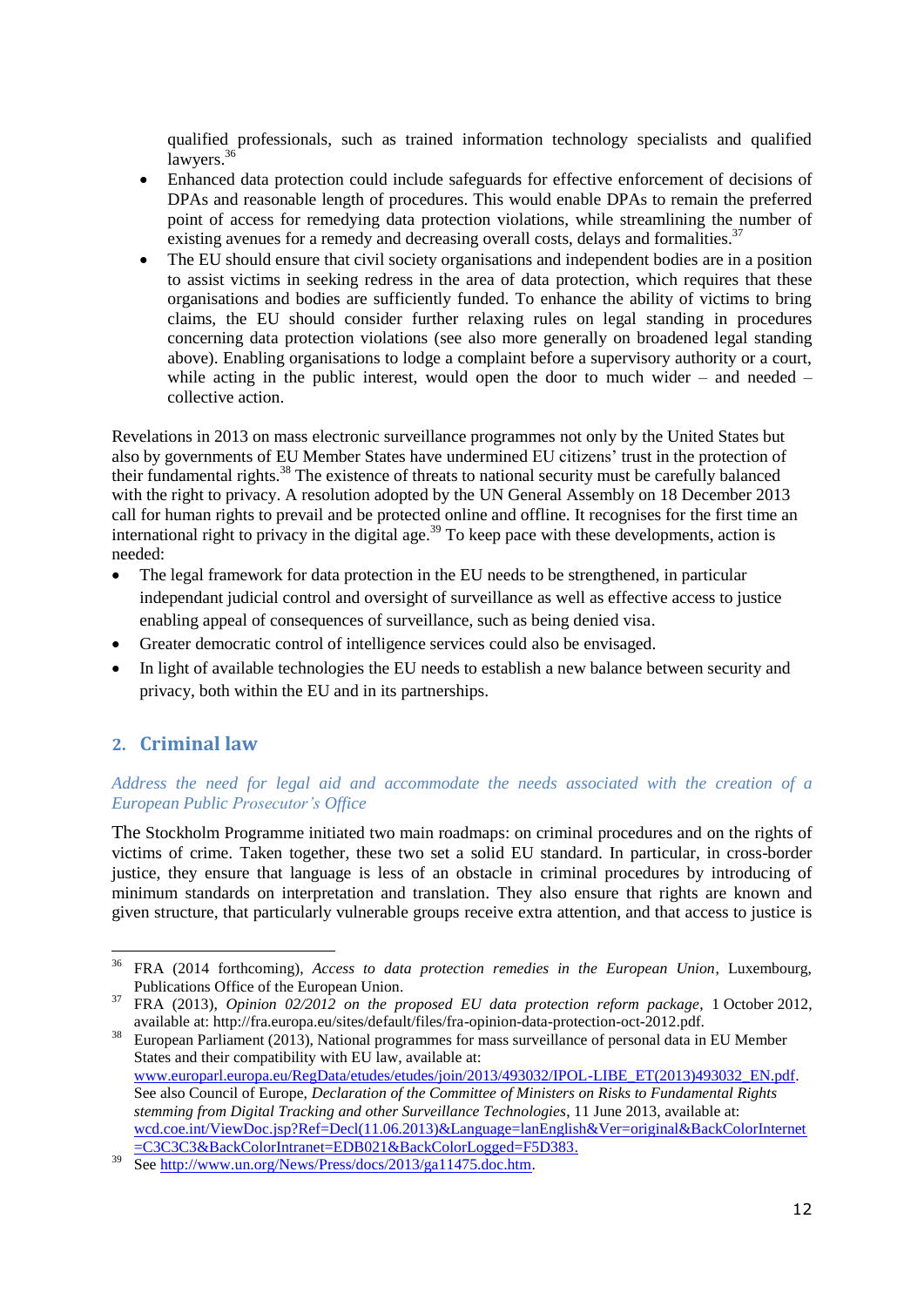ensured through legal aid. The Lisbon Treaty also introduced the possibility of establishing a European Public Prosecutor's Office.

- Measures on legal aid need to be strengthened to improve access to justice, especially in view of the economic crisis and fiscal consolidation measures some Member States have taken, where unemployment and the risk of poverty increase. More efficient legal aid is the required response – including ensuring a horizontal approach across all EU Member States. An example can be drawn from the Council directive to improve access to justice in cross-border disputes by establishing common rules relating to legal aid for such disputes.<sup>40</sup> The CJEU recently provided a related interpretation of Article 47 which stressed that "the requirement that the cost should be 'not prohibitively expensive' pertains [...] to the observance of the right to an effective remedy  $[...]$  and to the principle of effectiveness  $[...]$ <sup>341</sup> Further action on legal aid is needed coupled with genuine transposition of the legislative measures of the criminal procedure roadmap.
- The eventual establishment of an European Public Prosecutor's Office will also have to be seen in light of, for instance, Article 47 of the Charter, which provides for the right to an effective remedy and a fair trial. Should the crimes addressed by a European Public Prosecutor's Office have clear victims, they would have the right to challenge a prosecution that is discontinued. Such a right is not currently provided for by law in all EU Member States. Similar problems may also appear in relation to third parties, such as when it comes to the confiscation of property that may end up belonging to someone other than the suspect or accused person, such as a family member. Here as well, in relation to the rights of third parties, action at EU level would be needed.

## *Enhance the rights of victims and improve the services at their disposal*

The second roadmap initiated under the Stockholm Programme enhances the rights of victims of crime with legislative minimum standards, practical guidance on how to make law a reality in practice and how to protect particularly vulnerable groups.

- On the rights of victims of crime, the 2012 Victims' Directive, which Member States must transpose by 16 November 2015, requires EU Member States to ensure a range of rights, including access to victim support services. Preliminary findings of a major FRA research project initiated in 2011 on victim support services shows that considerable work is needed in many Member States to be in compliance with this legislation. At the same time, a number of promising practices exist that call for a proper exchange of knowledge and experience amongst Member States.<sup>42</sup>
- EU action is also needed in relation to the rights of victims of crime of particular groups. Such action should ensure that existing legislation is applied in practice. It should also enhance support for particularly vulnerable groups; including victims of crime committed with a discriminatory motive ('hate crime'), women who are victims of violence and victims of labour exploitation. These groups can be of particular relevance in cross-border justice settings. A further issue for the rights of victims of crime is the importance of the police as

1

<sup>40</sup> In its Article 3 the Directive establishes that natural persons involved in a dispute covered by the Directive shall be entitled to legal aid that ensures their "effective access to justice". In this context legal aid is considered appropriate when it guarantees "pre-litigation advice with a view to reaching a settlement prior to bringing legal proceedings" but also "legal assistance and representation in court, and exemption from, or assistance with, the cost of proceedings of the recipient, including the costs referred to in Article 7 [costs for interpretation, translation, travel] and the fees to persons mandated by the court to perform acts during the proceedings." See OJ L 26 of 31 January 2003, p. 41.

<sup>41</sup> CJEU, C-260/11, *Edwards*, 11 April 2013, para. 33.

<sup>42</sup> See [http://fra.europa.eu/en/project/2012/victim-support-services-eu-overview-and-assessment-victims](http://fra.europa.eu/en/project/2012/victim-support-services-eu-overview-and-assessment-victims-rights-practice)[rights-practice.](http://fra.europa.eu/en/project/2012/victim-support-services-eu-overview-and-assessment-victims-rights-practice)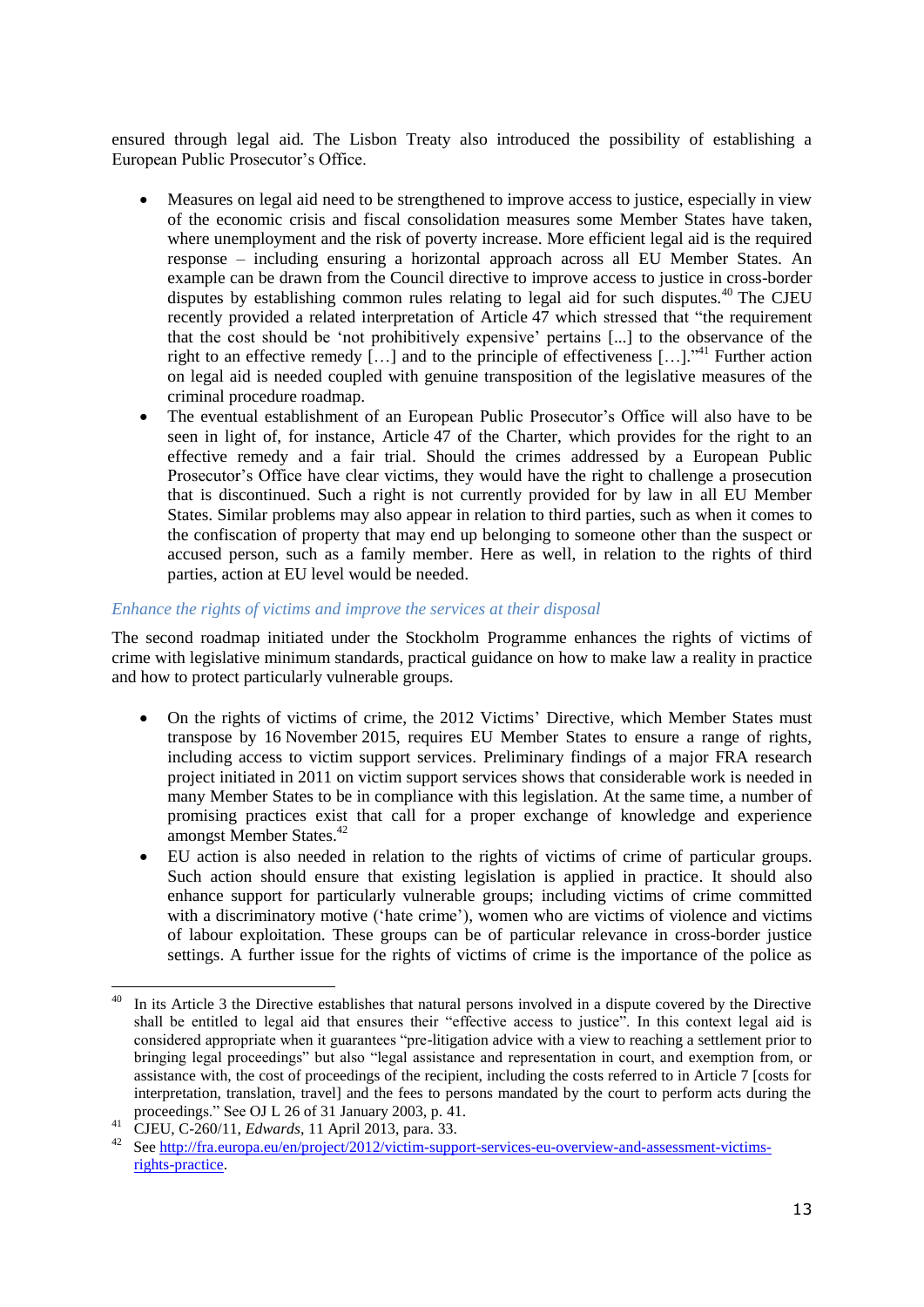gate-keepers to the criminal justice system. Here the EU and the Member States should identify appropriate responses to enhance recognition of the rights afforded victims of crime in line with the Victims' Roadmap.

Given the scale of violence against women reported in a FRA survey, the EU's post-Stockholm Programme landscape in the field of justice and home affairs should ensure that violence against women is acknowledged and addressed as a fundamental rights abuse within the framework of the EU's responses to crime and criminal victimisation. The survey, which is based on interviews with 42,000 women across the EU and whose results will be launched in March 2014, showed that women experience a range of violence in different settings, many of which, such as stalking and cyberharassment, are of a cross-border nature. Encouragingly, under the package of proposals adopted by the Commission with respect to victims of crime, a Regulation was included on mutual recognition of protection measures – which should be of benefit to victims of domestic violence in cross-border cases, and offers an example of where action can be taken.

 The current focus on specific forms of violence against women, such as female genital mutilation, forced marriages and trafficking, which disproportionately affect certain groups, could be complemented by exploring other areas where action to address violence against women in general could be enhanced. The EU Victims' Directive applies to all crime victims and makes reference specifically to victims of gender-based violence alongside other vulnerable victims. It provides a solid base on which to build targeted responses, at the Member State level, to meet the needs of women as victims of violence with respect to victim support and criminal justice interventions. As part of the Commission's review of the implementation of the Directive, a component could assess whether the Directive actually meets in practice the needs and rights of women who are victims of violence, as well as other vulnerable groups.

#### *Enhance the fight against hate crime and the protection of the victims of such crimes*

A particular group of victims of crime are those subject to hate crime. FRA published two studies on hate crime in 2012.<sup>43</sup> FRA research shows that more than one-quarter of respondents from some groups considered that they had been the victim of 'racially motivated' assault or threat, or serious harassment, so-called 'in-person crime', in the last 12 months.<sup>44</sup>

• The scope of the Framework Decision on Racism and Xenophobia (2008/913/JHA) should be enhanced.<sup>45</sup> Moreover, awareness raising should be considerably enhanced and support services strengthened. Member States should make sure that the police, as a central actor, are aware, capable, and have sufficient incentives to deal effectively with victims of hate crime. They need to be able to identify victims as such, guide them to appropriate support, and initiate a criminal investigation that takes the hate element into consideration.

<sup>1</sup> <sup>43</sup> FRA (2012) *EU-MIDIS Data in Focus 6: Minorities as victims of* crime, Luxembourg, Publications Office of the European Union, available at: [http://fra.europa.eu/sites/default/files/fra-2012-eu-midis-dif6\\_0.pdf](http://fra.europa.eu/sites/default/files/fra-2012-eu-midis-dif6_0.pdf) and FRA (2012) *Making hate crime visiable in the European Union: acknowledging victims' rights*, Luxembourg, Publications Office of the European Union, available at: [http://fra.europa.eu/sites/default/files/fra-2012\\_hate-crime.pdf.](http://fra.europa.eu/sites/default/files/fra-2012_hate-crime.pdf)

<sup>44</sup> FRA (2012) *EU-MIDIS Data in Focus 6: Minorities as victims of crime*, Luxembourg, Publications Office of the European Union, p. 3, available at: http://fra.europa.eu/en/publication/2012/eu-midis-data-focusreport-6-minorities-victims-crime.

<sup>45</sup> See FRA (2013), *Opinion 02/2013 on the Framework Decision on Racism and Xenophobia – with special attention to the rights of victims of crime*, of 15 October 2013, available at: [http://fra.europa.eu/sites/default/files/fra-opinion-2-2013-framework-decision-racism-xenophobia\\_en.pdf;](http://fra.europa.eu/sites/default/files/fra-opinion-2-2013-framework-decision-racism-xenophobia_en.pdf) see also the Council Conclusions on combating hate crime in the European Union, 6 December 2013, available at: [http://www.consilium.europa.eu/uedocs/cms\\_data/docs/pressdata/en/jha/139949.pdf.](http://www.consilium.europa.eu/uedocs/cms_data/docs/pressdata/en/jha/139949.pdf)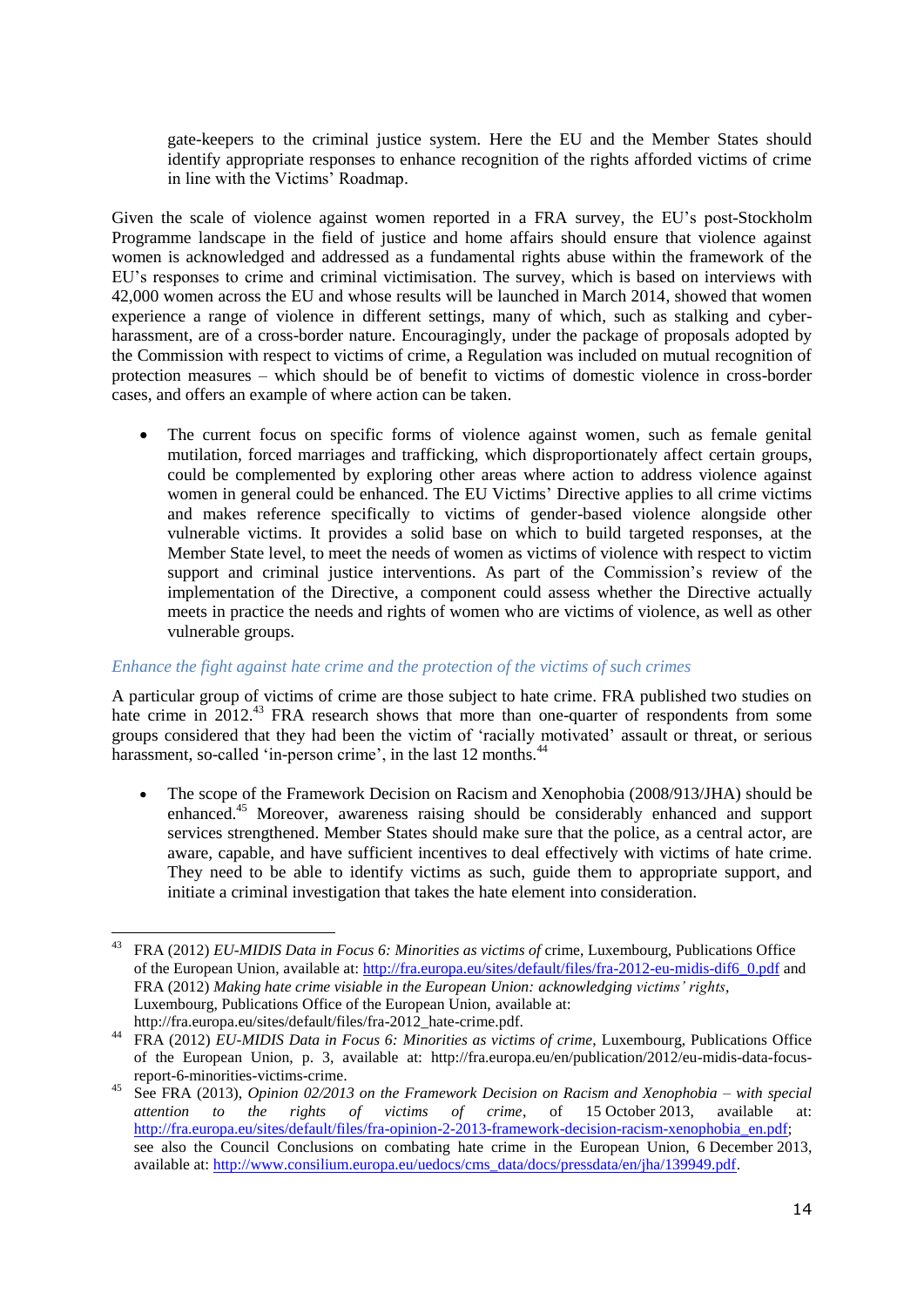Given its intrinsically cross-border nature, EU action would be beneficial in relation to cyber hate. Consideration should also be given to approximate legislation on negationism and reviving of totalitarian ideologies given their strong cross-border effect.

# **3. Equality and non-discrimination**

The Action Plan implementing the Stockholm Programme highlighted that together with the Europe 2020 growth strategy it was a "key element of the EU's response to the global long-term challenges and a contribution to strengthening and developing the European model of social market economy into the  $21<sup>st</sup>$  century." The EU Demography Report  $2010<sup>46</sup>$  continued to depict an ageing population but also an increasingly diverse and mobile population. Greater numbers of EU citizens were exercising their right to free movement and a not insignificant number of non-EU nationals (5.5 million between 2001 and 2008) acquired EU Member State citizenship. Foreign-born EU citizens or EU citizens with a foreign background accounted for 12.7 % of EU residents in 2008 and are projected to double to 25 % by 2060. In addition, a new group of mobile, mostly young and welleducated Europeans were taking advantage of the right to free movement for education and employment.

The Stockholm Programme's Europe of rights sets out to be an area in which citizens and their family members might exercise in full the right to free movement. The Europe of rights-area must also be one in which racism and xenophobia are tackled, diversity is respected and the most vulnerable groups of people, such as children, minorities such as Roma and victims of violence, are protected. EU citizens in this area can also participate in the democratic life of the EU through access to and engagement in decision-making processes and responsive administrations.

Europe 2020 growth strategy set five ambitious objectives – on employment, innovation, education, social inclusion and climate/energy – to be reached by 2020. Establishing a Europe of rights will be key to meeting these objectives. In order to meet these objectives, however, more action will be required within the Union to combat discrimination and maintain or introduce positive action, raise sufficient awareness to support the equality directives and examine ways to improve access to justice through institutional and procedural reforms. 47

- Given the demographic data, the EU can anticipate greater diversity in its labour markets and its populations. Issues around social cohesion may become more prominent if policies fail to account for the changes taking place in EU societies. These changes should be seen as part of the natural transformation of the EU to strengthen its ability to compete globally.
- Greater awareness, and the effective implementation, of laws in particular on equal treatment and non-discrimination in labour markets, in access to education, in access to goods and services with regard to EU nationals in other EU countries, with special attention on young mobile EU citizens; Roma; and EU citizens with a foreign background.

FRA research has shown that there are persisting levels of discrimination in the areas of employment, housing, healthcare, education, social services and access to goods and services. The current protection against discrimination varies, however, by ground and by area. This horizontal asymmetry in protection is complemented by different levels of protection afforded by EU and national law.

<sup>1</sup> <sup>46</sup> Demography Report 2010 (2010), *Older, more numerous and diverse Europeans*, European Commission, March 2011

<sup>47</sup> See, e.g., *Opinion of the European Union Agency for Fundamental Rights on the situation of equality in the European Union 10 years on from initial implementation of the equality directives*, FRA Opinion 01/2013, 1 October 2013, European Union Agency for Fundamental Rights, available at: [http://fra.europa.eu/sites/default/files/fra-2013-opinion-eu-equality-directives\\_en.pdf.](http://fra.europa.eu/sites/default/files/fra-2013-opinion-eu-equality-directives_en.pdf)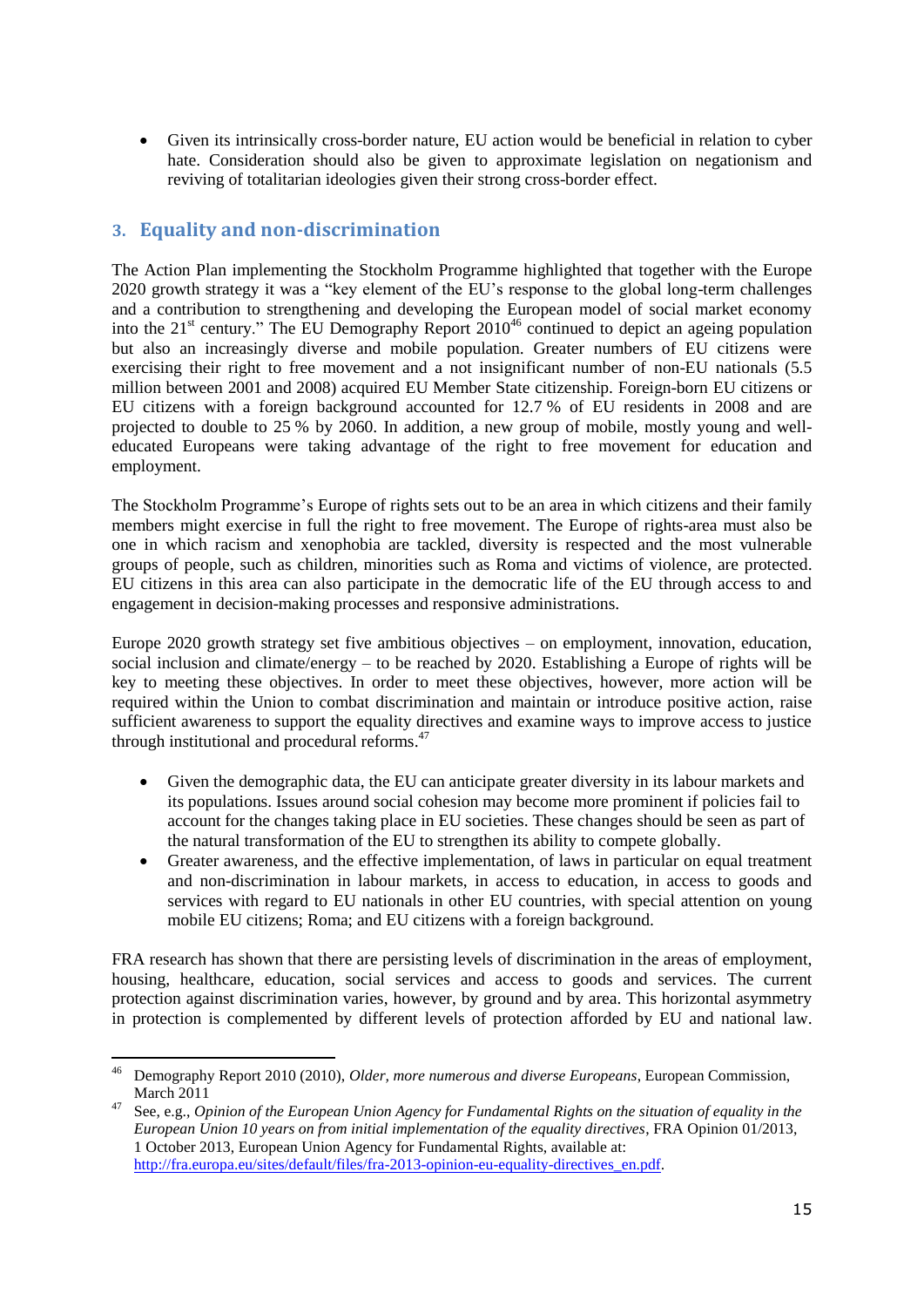Many EU Member States have already gone beyond current EU obligations and provided protection against discrimination in additional areas and/or on additional grounds, making the asymmetry of protection within the EU not only 'horizontal' but also 'vertical' in nature.

 One of the ambitions of the Horizontal Directive proposed in 2008 is to establish a framework for a uniform minimum level of protection which would align protection from discrimination both 'vertically' and 'horizontally'. Such an alignment would be a welcome development.

## *Using scientific data in addressing discrimination of Roma*

Data from surveys undertaken jointly by the FRA, the European Commission, the United Nations Development Programme and the World Bank show that the share of Roma facing discrimination and social exclusion across the EU remains unacceptably high. The situation of Roma is on average worse than the situation of non-Roma living in close proximity to Roma in the areas of employment, education, housing and health. Only 15 % of young Roma adults surveyed have completed uppersecondary general education, compared with more than 70 % of the majority population. Of the Roma surveyed, one-third are unemployed, 20 % are not covered by health insurance, and 90 % are living below the poverty line. About half reported that they had experienced discrimination because of their ethnic background in the 12 months preceding the survey. The Council recommendation on effective Roma integration measures, adopted on 10 December 2013, provides guidance to Member States on enhancing the effectiveness of their measures to achieve Roma integration. It also aims to strengthen the implementation of their national Roma integration strategies or integrated sets of policy measures within broader social inclusion policies which are designed to improve the situation of Roma and to close any gaps between Roma and the general population.<sup>48</sup>

• In line with the Council recommendation, Member States should make use of core indicators or methods of empirical social research or data collection for monitoring and evaluating progress on a regular basis, particularly at the local level. This would enable efficient reporting on the situation of Roma in the Member States. In this regard, Member States are encouraged to use FRA expertise and join the relevant working group facilitated by the FRA, as subgroup of the Commission's National Contact Points on Roma Integration.

#### *Enhance protection against discrimination based on gender identity and foster the freedom of movement for same-sex couples*

Despite EU legislation protecting Lesbian, Gay, Bisexual and Transgender (LGBT) persons from discrimination in employment and training, one in five respondents in FRA's EU LGBT survey who had been employed in the year preceding the survey had felt discriminated against at work or when looking for a job. The figure was significantly higher for transgender persons. Of those respondents who had felt discriminated in any area, such as employment, education or health, 87 % did not report this to any authority. Almost half of the respondents (45 %) either said that there was no legislation protecting persons from discrimination on the ground of sexual orientation in employment or that they did not know about any such protection.

 Steps should be taken at both national and EU level to improve awareness of existing antidiscrimination legislation both among the general population and, in particular, among LGBT people across the EU. The improvement of rights awareness would enhance access to justice and encourage persons to lodge complaints and report discrimination. National equality bodies have a particularly important role to play in this regard and Member States should ensure that they are adequately resourced to fulfil the function entrusted to them.

1

Available at: [http://www.consilium.europa.eu/uedocs/cms\\_data/docs/pressdata/en/lsa/139979.pdf.](http://www.consilium.europa.eu/uedocs/cms_data/docs/pressdata/en/lsa/139979.pdf)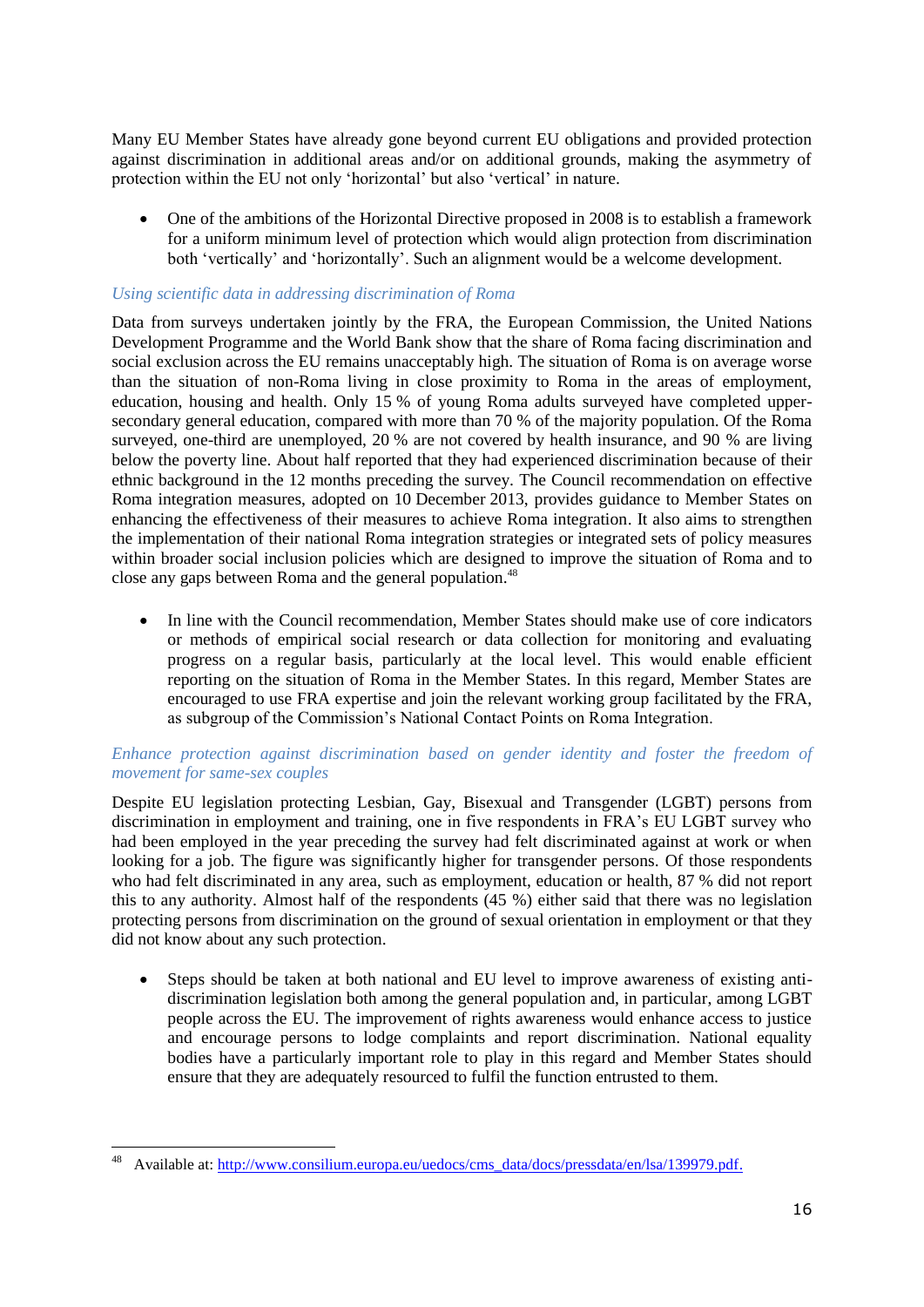- Given that the FRA survey reveals high levels of discrimination in areas currently not covered by EU law, particularly in education, the adoption of the Horizontal Directive proposed in 2008 would increase protection and contribute to the promotion of equality.
- Gender identity should become a protected ground under relevant EU legislation, like the Gender Equality Directive on Goods and Services, so that an unjustified differentiation based on gender identity does not fall in a legal grey zone. <sup>49</sup> In the context of employment, the current legal protection accorded by EU law to those who intend, are undergoing or have undergone gender reassignment, should be extended to all transgender persons.

The FRA LGBT survey respondents also expressed problems with regard to the recognition of their relationship when exercising their freedom of movement within the EU. Based on a small sample, 30 % of respondents in a legally recognised same-sex partnership said that they had been denied or restricted access to benefits or services when living in another EU Member State because they were in a same-sex rather than a different-sex civil partnership or marriage. On 12 December 2013, the CJEU held that in Member States where gay and lesbian couples cannot marry, they must be given the same benefits as married couples if they enter into civil partnerships.<sup>50</sup>

 The EU and its Member States should ensure that differences in national legislation with regard to the recognition of same-sex partnerships or marriages do not restrict freedom of movement within the EU.

## *Implement the ratification of the UN Convention on the Rights of Persons with Disabilities*

Soon after the initiation of the Stockholm Programme, the UN Convention on the Rights of Persons with Disabilities (CRPD) entered into force for the EU.<sup>51</sup> This marks the first time that the EU has acceded to a legally binding international human rights instrument, taking on the ensuing responsibilities for implementation within its sphere of competence. FRA research released in 2012 indicates that persons with disabilities face obstacles to entering and retaining paid employment, entrenching exclusion and dependence.<sup>52</sup> FRA research also shows that in nearly all EU Member States, legal frameworks allow for the legal capacity of persons with intellectual or psychosocial disabilities to be totally or partially restricted.<sup>53</sup> This contrasts with the view of the UN CRPD monitoring body that the existence of an impairment must not be the basis for the denial of legal capacity.<sup>54</sup> Preliminary results of FRA research to be published in 2014 also indicate that persons with disabilities continue to face a range of legal and practical barriers to political participation.<sup>55</sup>

 The UN CRPD is the only legally binding core international human rights instrument that the EU has ratified. The EU should use all the means at its disposal to promote the conformity of Member State legislation with the convention, as proposed in the European Disability

<sup>49</sup> Whereas the trend goes towards the recognistion of gender identity as a protected ground, there are still a number of Member States where, for instance, discrimination on grounds of gender reassignment has not been explicitly dealt with in legislation or in case law, resulting in a situation of legal uncertainty as to the precise protection of transsexuals and transgender persons from discrimination. See FRA (2010), *Homophobia, transphobia and discrimination on grounds of sexual orientation and gender identity*, p. 21.

<sup>50</sup> CJEU, C-267/12, *Frédéric Hay v Crédit agricole*, 12 December 2013.

<sup>&</sup>lt;sup>51</sup> The EU ratified the CRPD on 23 December 2010, see[: www.un.org/disabilities/countries.asp?id=166#E.](http://www.un.org/disabilities/countries.asp?id=166#E)

<sup>52</sup> FRA (2012) *Choice and control: the right to independent living*, Luxembourg, Publications Office, available at: http://fra.europa.eu/en/publication/2012/choice-and-control-right-independent-living.

<sup>53</sup> FRA (2013) *Legal capacity of persons with intellectual disabilities and persons with mental health problems*, Luxembourg, Publications Office of the European Union, available at: http://fra.europa.eu/en/publication/2013/legal-capacity-persons-intellectual-disabilities-and-persons-mentalhealth-problems.

<sup>54</sup> CRPD Committee (2013), *Draft general comment on Article 12 of the Convention – Equal recognition before the law*, available at[: www.ohchr.org/Documents/HRBodies/CRPD/GC/DGCArticle12.doc.](http://www.ohchr.org/Documents/HRBodies/CRPD/GC/DGCArticle12.doc)

<sup>55</sup> FRA (2014 forthcoming) *Indicators on the political participation of persons with disabilities*, Luxembourg, Publications Office of the European Union.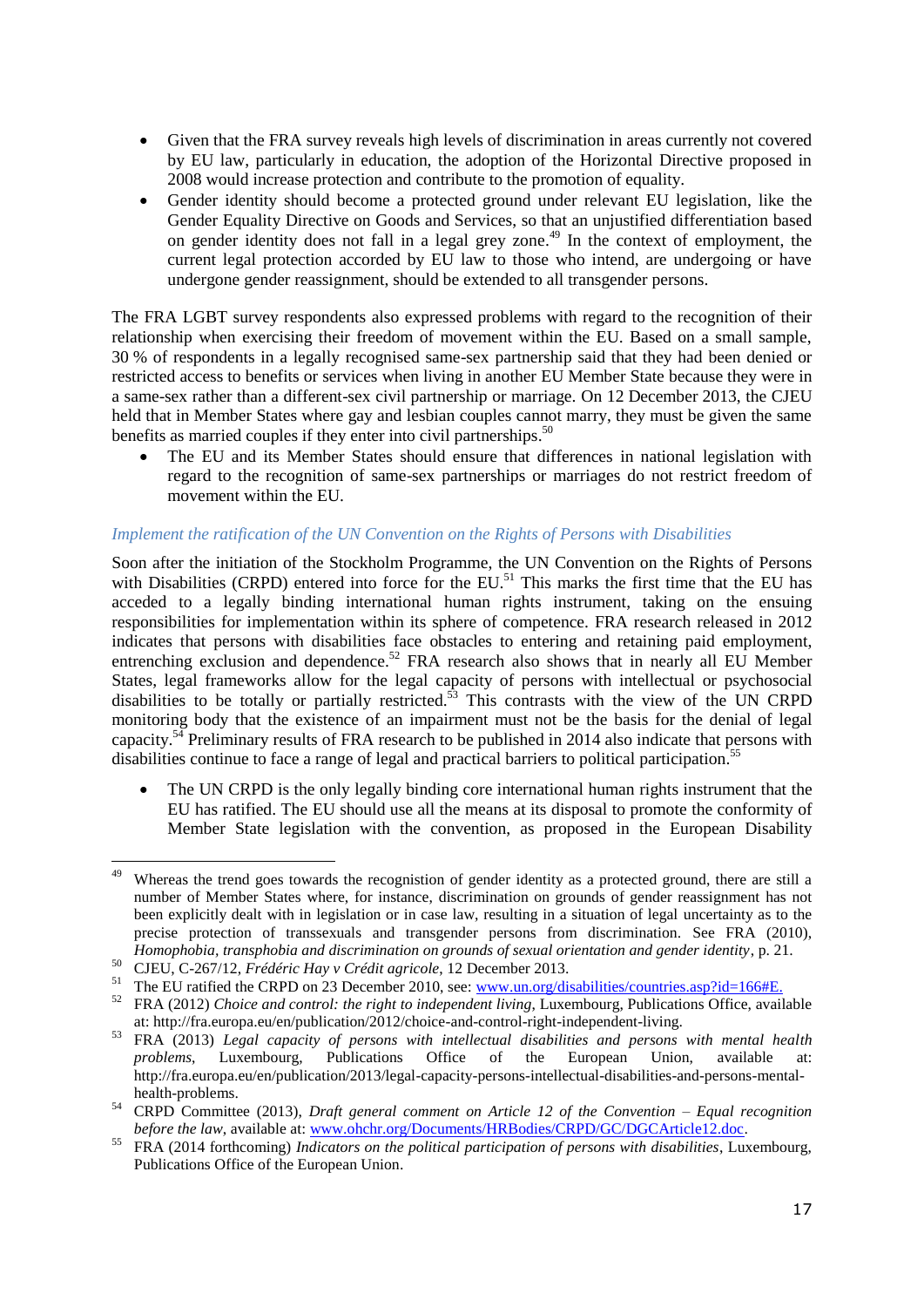Strategy 2010–2020.<sup>56</sup> It should also make sure that EU legislation and policies are in full compliance with the CRPD. In addition, it is important to ensure that the members of "the framework" established under Article 33 (2) of the CRPD (the European Parliament, European Commission, European Ombudsman, FRA and European Disability Forum) are appropriately resourced to fulfil the functions defined in the Commission's proposal.

 The Council and the Commission should consider the duties flowing from the ratification of the CRPD. FRA could assist in this process, for example by contributing to a review of the Commission's impact assessment guidelines. These guidelines should include, in addition to compatibility with the EU Charter of Fundamental Rights and the social impact of policy options, rights enshrined in the CRPD more concretely, as they are more far reaching than the integration of persons with disabilities mentioned in the Annex to the impact assessment guidelines.

# *Considerations for the area of Home Affairs*

# **1. Visa and borders**

1

## *Consider the impact of increased use of modern information technologies*

Visa and border management policies are increasingly making use of modern technologies. Biometric data is stored in passports – found to be lawful by the CJEU  $-$ <sup>57</sup> and Schengen visas. The EU has created a large database storing detailed information, including fingerprints of visa applicants. A second database (Entry-Exit System) is planned and will store similar information when third-country nationals from visa-exempted countries cross the Schengen border. Satellite imagery and unmanned aerial vehicles (drones) are likely to be increasingly used for sea border surveillance. Some of these technologies are very costly and take away EU resources from other policy fields. Their added value in terms of security as well as the facilitation of travel needs, therefore, to be clear and explained to citizens.

Little analysis exists on the impact of modern technologies on fundamental rights, be it positive (for example, swifter border checks) or negative (misuse of personal information stored in large information technology systems). For this reason, FRA will research the impact of the large-scale collection, use and storage of biometric data.

- New instruments, tools, and policies by EU institutions and Member States should not be developed in the absence of reliable information on ethical considerations and, more specifically, on their impact on fundamental rights. FRA research results, expected for early 2016, should inform relevant policy discussions in this field.
- The fundamental rights potential of Eurosur, the EU border surveillance system, should be made visible by a clear commitment and action to use it for the protection and saving of lives of migrants at sea.

#### *Create legal ways to access Europe for persons in need of protection*

Migrants who put their lives at risk by crossing the sea in unseaworthy boats to reach the shores of southern Europe highlight an alarming and unresolved gap in the EU's protection of core rights of

<sup>56</sup> European Commission (2010), *European Disability Strategy 2010–2020: A renewed commitment to a Barrier-free Europe,* COM(2010) 636 final, Brussels, 15 November 2010.

<sup>57</sup> CJEU, Case C-291/12, *Michael Schwarz v Stadt Bochum*, 17 October 2013.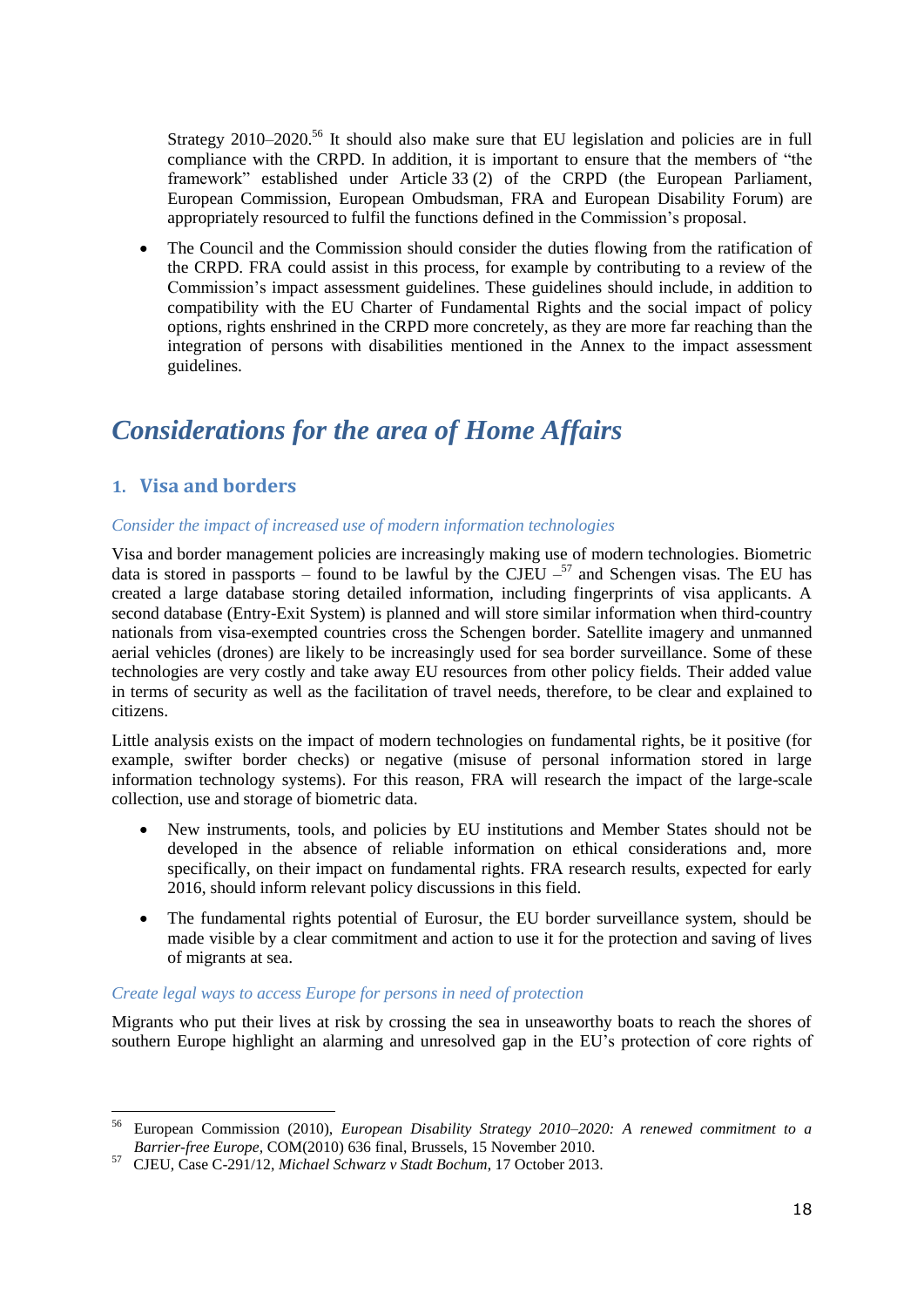individuals. In March 2013, FRA issued a report about those people who risk their lives crossing by sea to the EU to escape war or persecution or pursue a dream.<sup>5</sup>

While action to combat smuggling and trafficking in human beings is being taken, both within the EU as well as with third countries, Europe has so far done little to offer alternative ways to seek safety for those who flee persecution or serious harm.

 The EU should initiate a process leading to a joint commitment by all Mediterranean coastal and other interested States to address unsafe migration by sea. Such commitment should also include a component of legal access to the EU, through, for instance, humanitarian visas, potentially focusing on those who have close family members living in the EU.

## *Ensure fundamental rights safeguards for operational cooperation with third countries*

The contemporary concept of border management extends beyond activities at the physical border of a country. It requires cooperation with third countries. Cooperation in the fight against smuggling in human beings is also encouraged by international law, such as in Article 7 of the Protocol against Smuggling of Migrants by Land, Sea and Air which supplements the UN Convention against Transnational Organized Crime.<sup>59</sup>

Cooperation can include a variety of measures, such as the exchange of intelligence with countries of origin or transit, the posting of liaison officers or capacity-building activities in third countries. It can also extend to joint operations. These do not, however, discharge EU Member State officials from their duty to respect fundamental rights.

 Joint operations with third countries must be conditional on full respect for fundamental rights. Tools should be developed to ensure that this happens in practice. Operational plans and other documents guiding joint operations or patrols with third countries must be drafted in such a way as to mitigate as much as possible the risk of fundamental rights violations. In particular, any guidelines drafted should have clear provisions on the use of force, the prohibition of torture, inhuman or degrading treatment or punishment and respect for the principle of non-*refoulement*.

# **2. Asylum**

#### *Review the Dublin system*

In spite of the massive legislative work done on asylum at the EU level and the support given to national asylum systems, including through EU funding, the chances an applicant for international protection has for obtaining such protection depend greatly on the Member State in which he or she applies.<sup>60</sup> According to Eurostat data extracted on 6 December 2013, for example, in 2012 at first instance some 93 % of Afghan applicants were found to be in need of protection in Italy, compared to

<sup>58</sup> <sup>58</sup> FRA (2013), *Fundamental rights at Europe's southern sea border*s, Luxembourg, Publications Office of the European Union, available at: [http://fra.europa.eu/en/publication/2013/fundamental-rights-europes-southern](http://fra.europa.eu/en/publication/2013/fundamental-rights-europes-southern-sea-borders)[sea-borders.](http://fra.europa.eu/en/publication/2013/fundamental-rights-europes-southern-sea-borders)

<sup>&</sup>lt;sup>59</sup> Protocol entered into force in 2004. All EU Member States have signed and 27, excluding Ireland, are also state parties, as is the EU. It is available at:

http://www.unodc.org/documents/treaties/UNTOC/Publications/TOC%20Convention/TOCebook-e.pdf. <sup>60</sup> Both the ECtHR and the CJEU have held that systemic flaws in the asylum procedure and reception conditions for asylum seekers in the responsible Member State resulted in inhuman and degrading treatment contrary to Article 3 of the ECHR or Article 4 of the EU Charter of Fundamental Rights, see ECtHR, *M.S.S. v. Belgium and Greece* [GC], No. 30696/09, 21 January 2011; CJEU, Joined Cases C-411/10 and C-493/10, *N.S. v. Secretary of State for the Home Department and M.E. and Others v. Refugee Applications Commissioner & Minister for Justice, Equality and Law Reform*, 21 December 2011.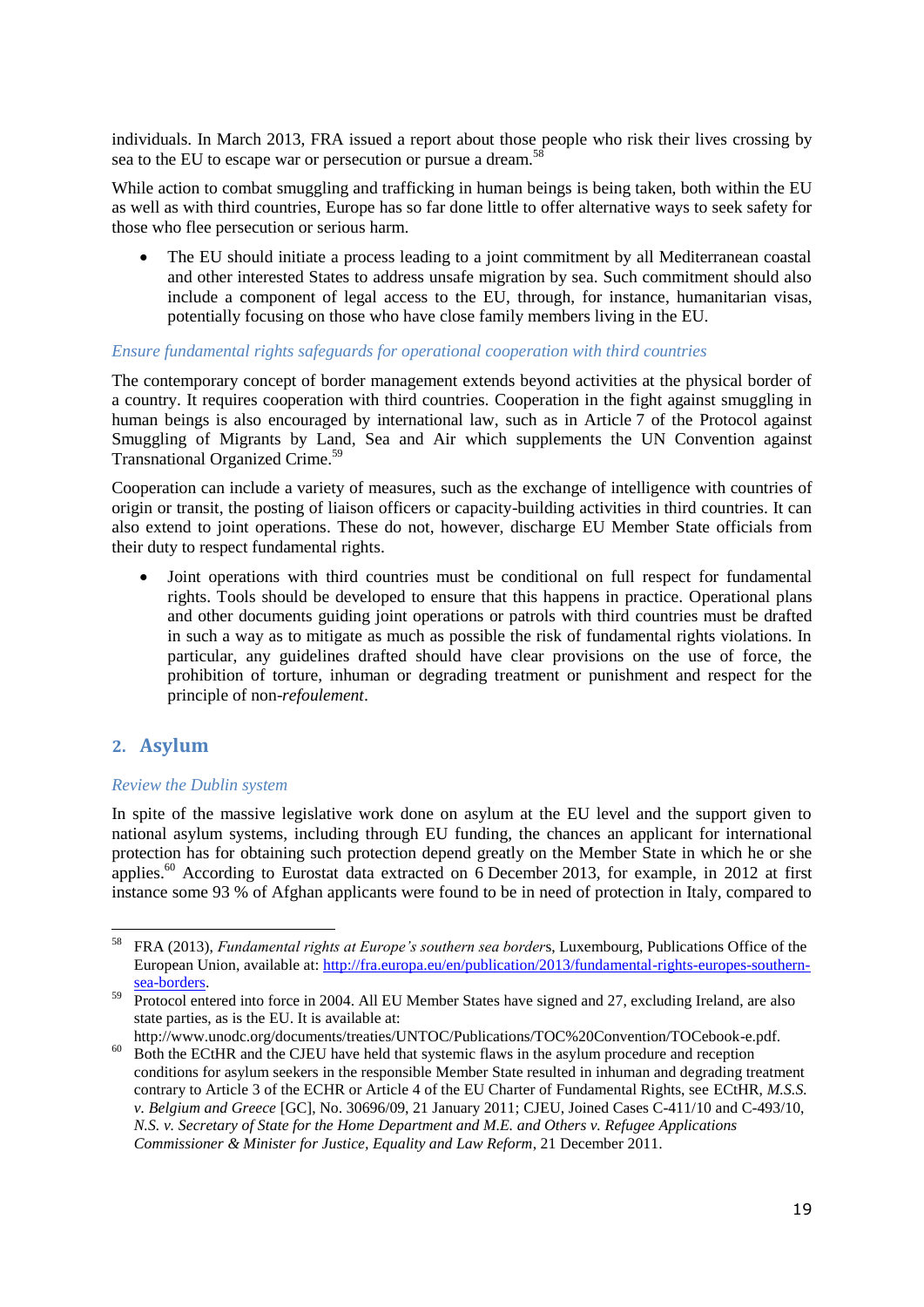only 17 % in Poland. Similarly, 23 % of Somalis were given asylum in France, compared to some 70 % in Germany. This illustrates that there is still a long way to go to create the level playing field on which the Dublin system is premised.

 The Dublin Regulation (Regulation (EU) No. 604/2013), which determines where a person's application should be examined, is based on the assumption that all EU Member States offer a comparable chance of providing protection. In 2017, the Dublin system will have been in force for 20 years. Before that date, a comprehensive evaluation of the benefits and costs, including in terms of fundamental rights implications, should be carried out. The report which the Commission is required to furnish in 2016 under Article 46 of the Regulation provides a unique opportunity to do this on a fully-informed basis. Based on it, a decision should be taken on the future of the Dublin system as a whole.

## *Introduce EU processing of asylum claims*

Decisions on asylum applications are taken individually by EU Member States, based on national asylum procedures which must respect common EU standards. While Member States can support each other – either individually or through the European Asylum Support Office – such support cannot go so far as taking decisions on behalf of other Member States. It is limited to issues such as the provision of country-of-origin information, interpretation and translation services, training and sharing of good practices.

In other fields, however, cooperation between Member States is much more developed. Under the Rabit Regulation (Regulation (EC) No. 863/2007) border guards may carry out border surveillance activities at the external EU border in another state. Where necessary and provided certain conditions are fulfilled, they may use force in accordance with national law of the host Member State. Article 8 of the Visa Code allows an EU Member State representation in a third country to issue a Schengen visa for another EU Member State. A Member State may also remove third-country nationals from the EU who have been the subject of a removal order issued by another Member State.

In the long term stronger cooperation among EU Member States in the adjudication of asylum claims should be achieved. If asylum claims were to be adjudicated and reviewed by an EU entity, this would make it less relevant in which Member State an application is lodged, as the chances to receive protection would be comparable. Moreover, the processing of asylum claims at the EU level would address the problems currently encountered in the Central Mediterranean: the absence of clear disembarkation rules for migrants rescued or intercepted at high seas and the different interpretations of what is the nearest place of safety has led to delays in disembarkation, at times keeping migrants stranded for days on board the ship that rescued them.

- The EU should consider the possibility of replacing in the long-term national processing of requests for international protection with processing by an EU entity. In the medium term, pilot projects should be carried out to see how existing legal and practical obstacles could be overcome.
- At the same time, and in light of the limited applicability of the European Agreement on Transfer of Responsibility for Refugees (Council of Europe, 1980), the EU and its Member States should consider establishing a mechanism for mutual recognition of positive asylum decisions, including possibly by a wider ratification of the 1980 Council of Europe Agreement.

#### *Create more resettlement opportunities*

Resettlement of refugees from first countries of asylum in which their safety is not ensured or where refugees remain in legal limbo for protracted periods of time is an important tool of international solidarity. The UN High Commissioner for Refugees (UNHCR) has called upon states worldwide to increase the number of places for resettled refugees. In Europe, an NGO-led campaign has proposed establishing 20,000 resettlement places in the EU by 2020. In 2012, according to the UNHCR Global Resettlement Statistical Report 2012, the 28 EU Member States together resettled in total 4,125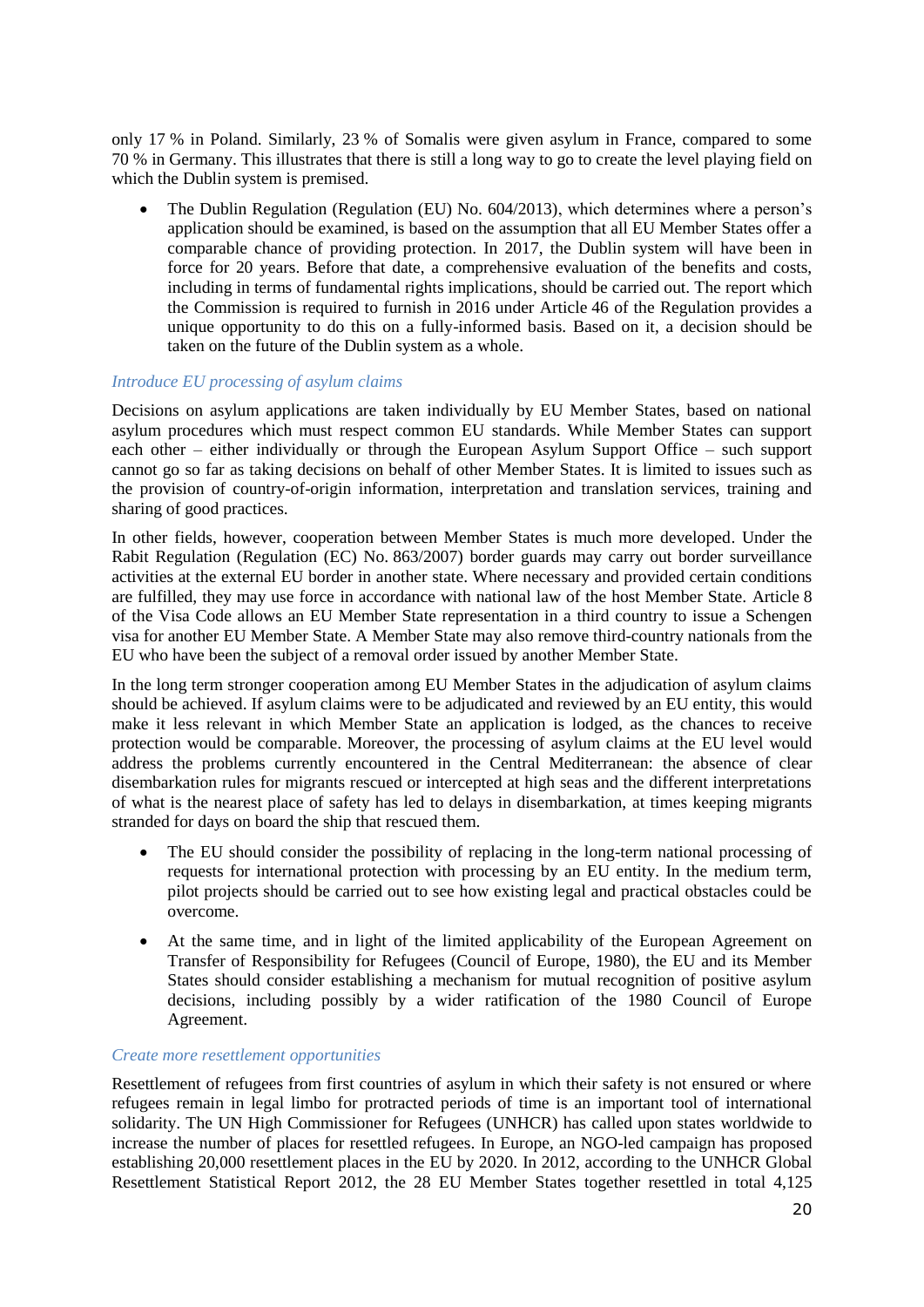refugees compared to some 50,000 persons resettled to the US, 10,000 to Australia and 6,200 to Canada. Out of the 4,125 resettled to the EU, over 2,500 persons were resettled to Sweden and Denmark, with only some 1,600 persons resettled to the rest of the EU.

 Europe should commit itself to global solidarity. Europe should offer more resettlement opportunities, to be implemented in cooperation with the UNHCR.

# **3. Immigration and return**

<u>.</u>

### *Use detention only when necessary and respect human dignity*

Detention of a person constitutes a major interference with the right to liberty. Any deprivation of liberty must therefore respect the safeguards which have been established to prevent unlawful and arbitrary detention. This is also the case when detention is resorted to in order to facilitate the removal of persons. Thus, while pre-removal detention is not in itself a violation of fundamental rights, it can become so. This would, for instance, be the case when the grounds justifying detention are not laid down in national legislation in a clear and exhaustive manner, or when the detention was not carried out in compliance with the procedural or substantive rules European and national law stipulate.

Detention of persons in return procedures is a widespread phenomenon. Although alternatives to detention exist in most EU Member States, these are still not widely used.

Conditions in detention facilities used to hold persons in return procedures must respect certain minimum standards, including those developed by the Council of Europe's Committee for the Prevention of Torture and the Committee of Ministers of the Council of Europe.<sup>61</sup> Conditions in places used to hold migrants vary substantially across the EU. In the past, FRA saw that in some locations persons are kept in inhuman and degrading conditions as illustrated in its 2011 report on the fundamental rights crisis at the Greek-Turkish land border. Reinforced attention should therefore be given to ensuring that persons in return proceedings are only detained when necessary and in facilities which are not inhuman or degrading.

 The Council of Europe has started the development of standards for immigration detention, based on already existing standards for prisoners. EU Member States should support this exercise. When standards have been developed, EU funding could support the implementation of these standards in practice.

#### *Remember the existence of migrants in an irregular situation when developing EU policies*

Except for specific categories of persons, such as asylum seekers, it is the prerogative of states to decide who can enter a country and who cannot. Once an individual is in the country, however, he or she is entitled to enjoy a set of fundamental rights granted to all human beings irrespective of their migration status. As a 2011 FRA report demonstrates, access to basic rights, such as education or healthcare, by migrants in an irregular situation differs significantly among EU Member States in law and practice, leading to situations where children cannot go to school and sick persons cannot receive medical care. Migrants in an irregular situation will rarely report a crime to the police, as a victim or as a witness, as they are afraid of being detected and returned. This includes victims of severe forms of labour exploitation. Access to justice is barred, leading to perpetrator impunity.

Policies in the area of immigration, return, and victims' protection have paid little attention to the existence of migrants in an irregular situation and to the fact that practical obstacles may prevent their access even to the most basic of rights.

<sup>&</sup>lt;sup>61</sup> See Guidelines on forced return adopted by the Committee of Ministers of the Council of Europe on 4 May 2005, at the 925<sup>th</sup> Meeting of the Ministers' Deputies.